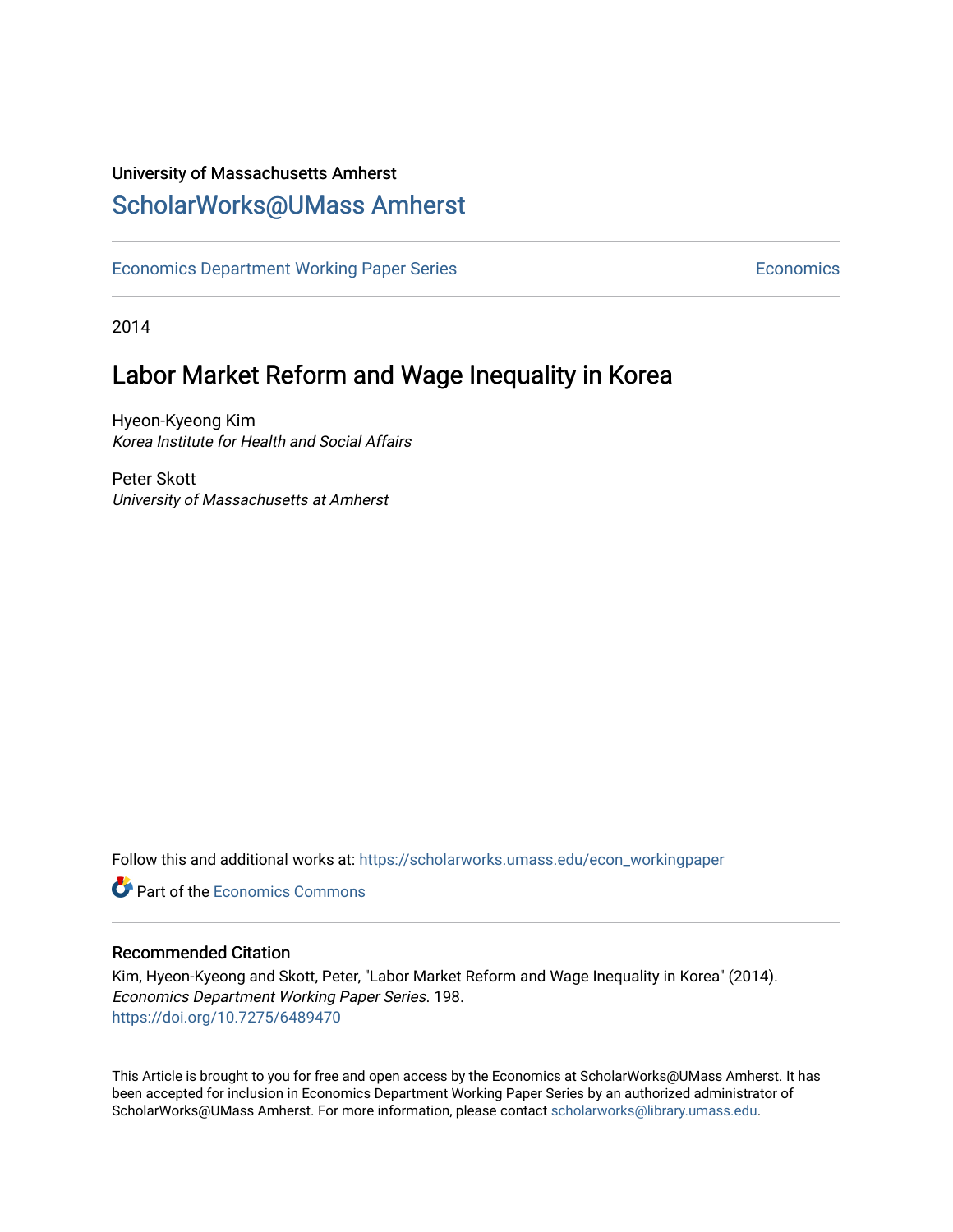# **DEPARTMENT OF ECONOMICS**

**Working Paper**

# **Labor market reform and wage inequality in Korea**

by

Kim, Hyeon-Kyeong Skott, Peter

Working Paper 2014-13



# **UNIVERSITY OF MASSACHUSETTS AMHERST**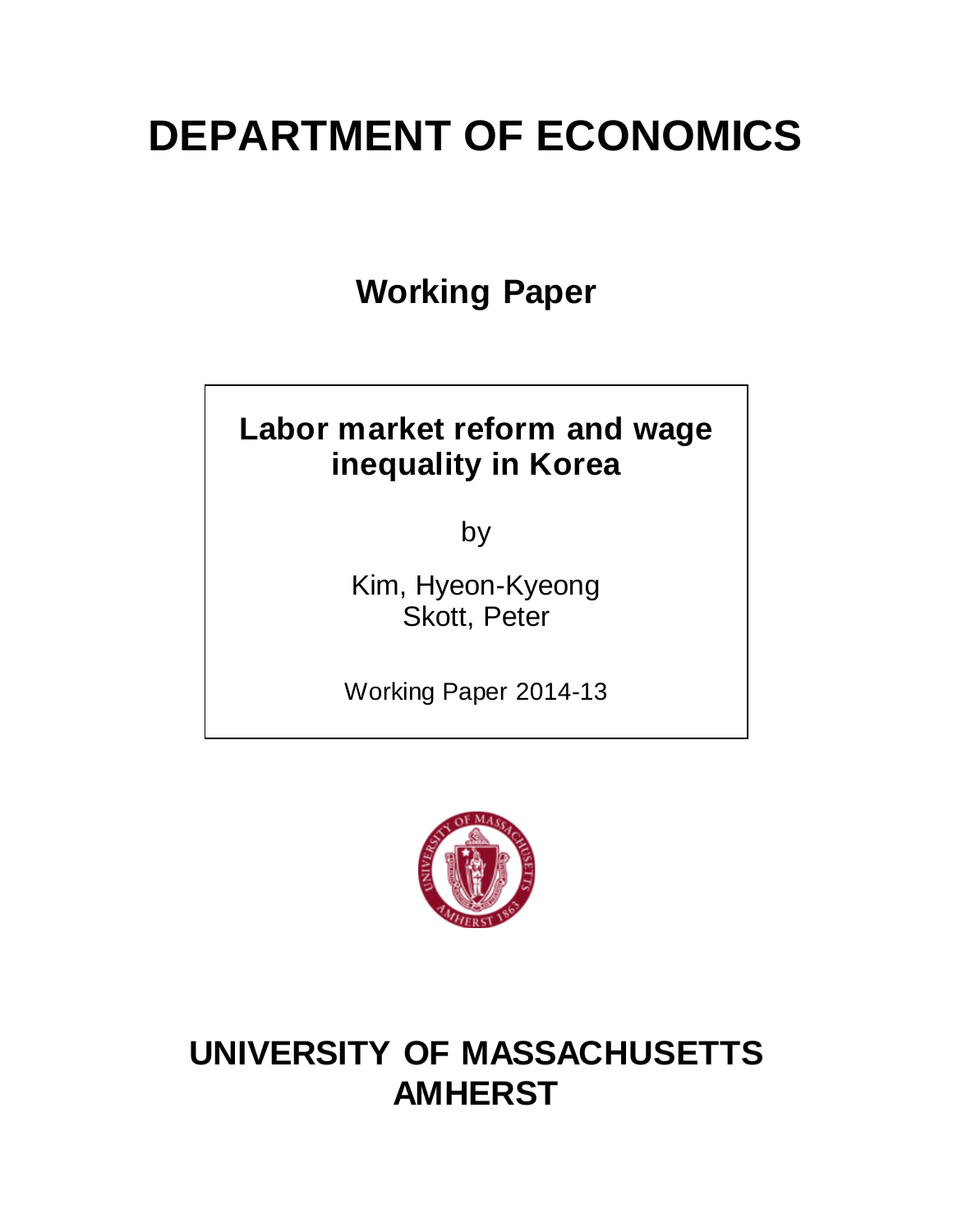# Labor market reform and wage inequality in Korea Hyeon-Kyeong Kim*<sup>∗</sup>*and Peter Skott*†*

#### **Abstract**

Temporary workers make up a sizeable part of the labor force in many countries and typically receive wages that are significantly lower than their permanent counterparts. This paper uses an efficiency wage model to explain the wage gap between temporary and permanent workers. High-performing temporary workers may gain promotion to permanent status, and a high wage to permanent workers therefore serves a dual purpose: it affects the effort of both permanent and temporary workers. Applying the model to the Korean experience, we discuss the effects of the labor market reforms in 1998 on inequality.

**Keywords:** Temporary workers, inequality, deregulation, efficiency wages, Korea.

**JEL Classication:** J31, D33

*<sup>∗</sup>*Korea Institute for Health and Social Affairs. Email: <hkkim@kihasa.re.kr>

*<sup>†</sup>*Department of Economics, University of Massachusetts Amherst, MA 01003. Email: [pskott@](pskott@econs.umass.edu) [econs.umass.edu](pskott@econs.umass.edu)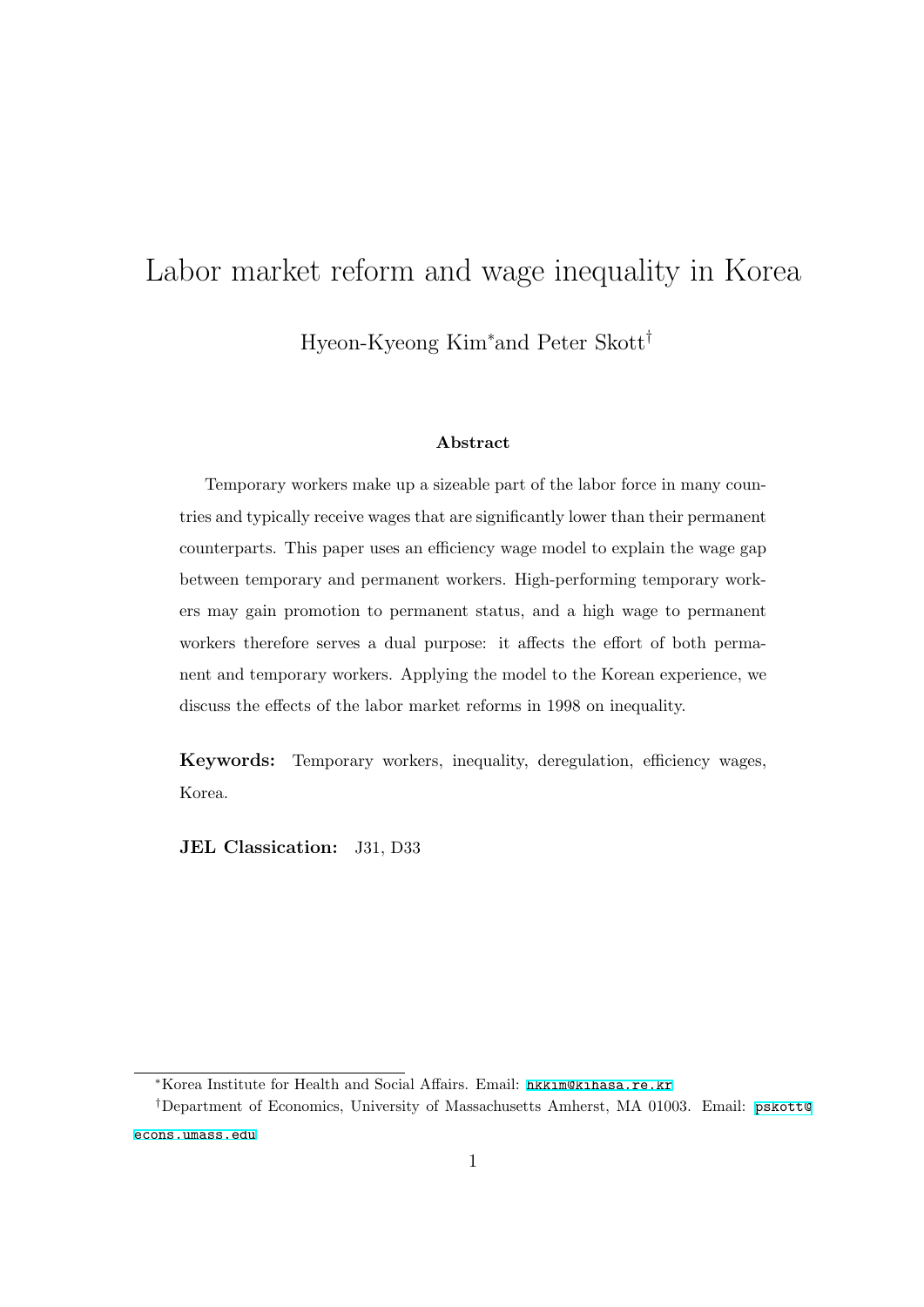#### **1 Introduction**

A large and growing literature discusses the causes of increasing Korean inequality. Offshoring, greater exposure to the global market, and skill-biased technological change have figured prominently in this discussion.<sup>[1](#page-3-0)</sup> These factors may have contributed to increasing inequality, but legal and institutional changes can also influence both relative wages and relative employment. In this paper we focus on two changes: labor market reforms have reduced the employment protection for permanent workers and relaxed the constraints on the use of non-regular employment contracts. These reforms, we argue, may help account for the observed patterns of employment and wages.

Non-regular contracts can take several forms, including fixed-term contracts (the employment relationship is terminated automatically after the fixed term), part-time work (defined as less than 36 hours of weekly work), indirect employment (dispatched work and temporary agency work), independent contract work, on-call work/daily work, and tele-work/home-based work. The different forms of non-reglar employment share a common feature: all non-regular workers typically hope to gain 'permanent' employment, that is, to get a standard, open-ended employment contract. Fixed-term workers make up the majority of the non-regular workers, and we shall use the term 'temporary' as a short-hand for the various non-regular contracts.

Temporary workers make up a sizeable part of the labor force in many countries and a substantial literature addresses different aspects of this phenomenon. European debates have focused mainly on the employment effects of temporary contracts (Cahuc and Postel-Vinay 2002). Employment effects have been less of a concern in Korea; official unemployment rates have been consistently low, averaging 3.4% over the period from 1990 to 2012 with peaks of 7% during the East Asian crisis in 1998 and 3.7% in the recent recession. In contrast to these modest fluctuations in unemployment, wage inequality shows a dramatic increase from the mid-1990s (see Figure 1). The increase

<span id="page-3-0"></span><sup>&</sup>lt;sup>1</sup>Ahn et al. (2007) point to off-shoring to lower-income East Asian countries as a source of downward pressure on the demand for low-skill workers; Hur et al. (2005) and Jeong and Choi (2004) suggest that skill-biased technical change increased the wage for high-skill workers.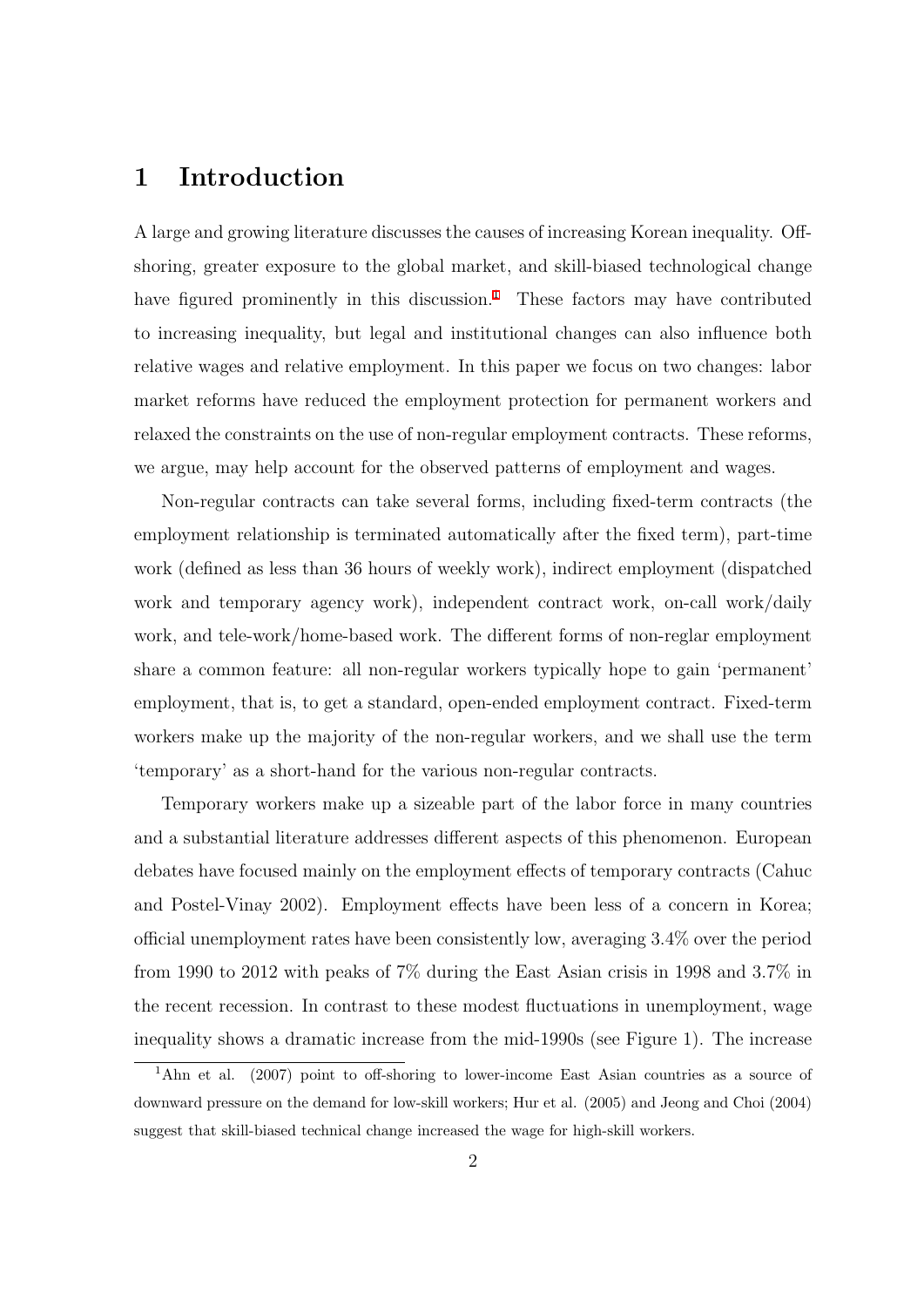in inequality coincided with pronounced movements in the share of temporary workers: it rose by more than 10 percentage points from 2001 to 2004 followed by a decline of about 3.5 precentage points between 2004 and 2012 (Table 1). The wage premium for permanent workers was substantial throughout the period and increased slightly after 2008. The movements in relative wages after 2008 differ across different datasets; according to the Wage Structure Survey<sup>[2](#page-4-0)</sup>, the relative wages has slightly increased; the EAPS supplement, by contrast suggests a decrease (Table 1). However, the broad picture is one of a stable wage premium.



Figure 1: Wage inequality and temporary employment in Korea

Note: The five distributional measures are the Gini coefficient, the variance in log hourly wages, and log wage differentials between 90th and 10th (d9010), between 90th and 50th (d9050), and between 50th and 10th (d5010) percentile. The distributional statistics are computed using the Wage Structure Survey (WSS) 1985-2012. For calculating the share of temporary workers, the EAPS supplement 2001-12 are used.

While clearly not conclusive, these simple patterns suggest that changes in the prevalence of temporary contracts could help explain the rise in equality; this hypoth-

<span id="page-4-0"></span><sup>2</sup>The survey has information about wages, but they have different definitions of temporary workers.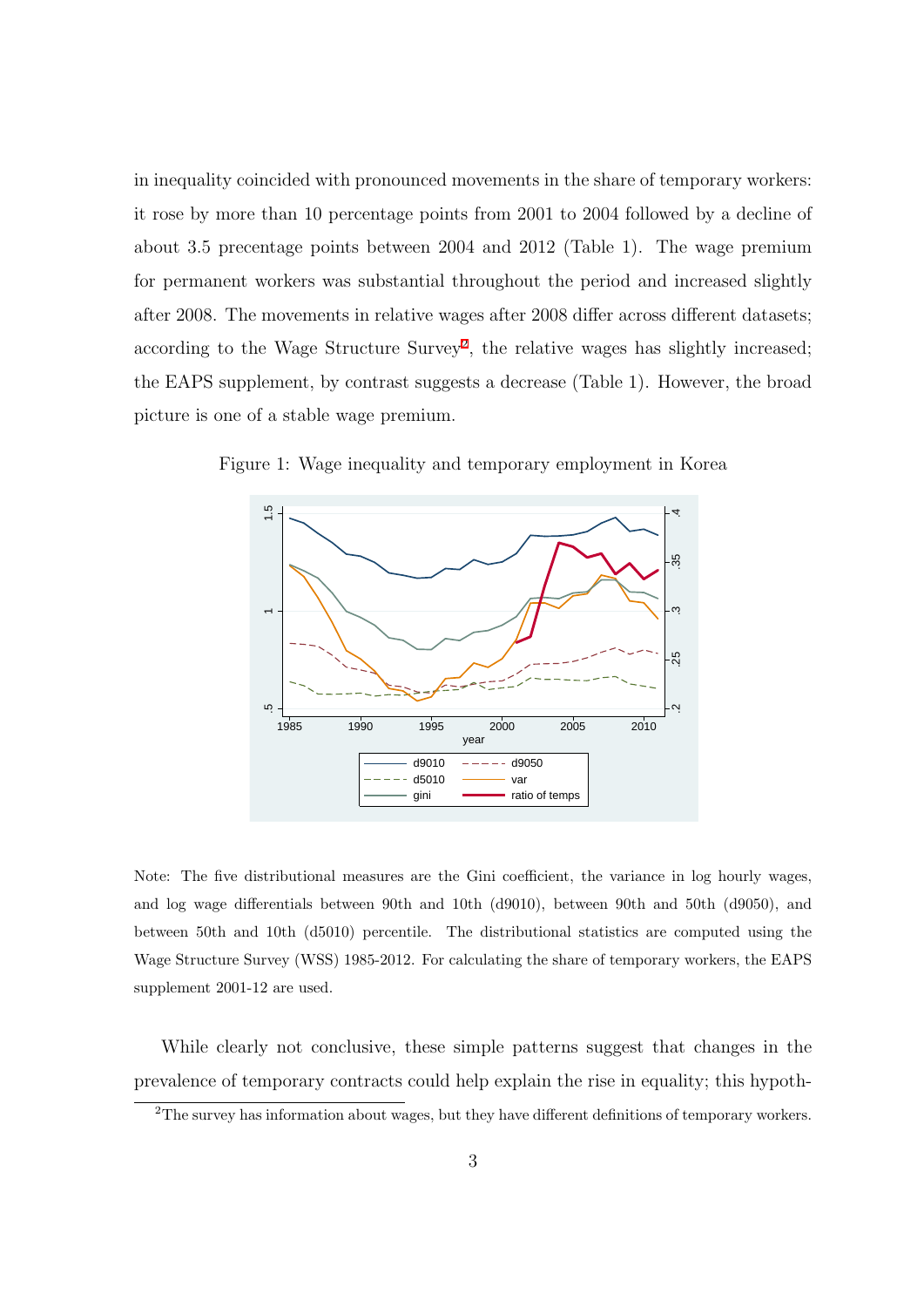|                                                | 2001 | 2002 | 2003 | 2004 | 2005 | 2006      | 2007      | 2008 | 2009 | 2010 | 2011      | 2012 |
|------------------------------------------------|------|------|------|------|------|-----------|-----------|------|------|------|-----------|------|
| $L_T/(L_T + L_P)(\%)$ 26.8 27.4 32.6 37.0 36.6 |      |      |      |      |      | 35.5 35.9 |           | 33.8 | 34.9 | 33.3 | 34.2 33.3 |      |
| $w_T/w_P (\%)$                                 | 72.6 | 75.5 | 69.0 | 71.9 | 69.6 |           | 71.5 72.3 | 69.4 | 63.6 | 65.6 | 68.2      | 68.7 |

Table 1: The share of temporary workers and the relative wages

Source: The EAPS supplement 2001-2012

esis gains support from the results in Kim (2014). Controlling for worker characteristics as well as changes in sectoral composition, Kim's decomposition shows that, depending on the precise method of decomposition, the rising share of temporary workers can account for 20-30 percent of the growth in inequality between 2001 and 2005.

The rise in temporary employment may be the result of labor market reforms, but this explanation leaves several puzzles. A 50 percent rise in the employment ratio  $L_T/L_P$  was accompanied by a relative wage  $w_T/w_P$  that was virtually the same in 2001 and 2004. This pattern could be explained by assuming that temporary and permanent workers are close substitutes but differ in terms of productivity, with permanent workers being more productive. Anecdotal evidence, however, suggests that temporary workers do not have a lower productivity (see below). More importantly, the explanation is at odds with the findings that temporary workers tend to receive a lower pay after controlling for worker and job characteristics (Ahn 2004). And if the two groups are close substitutes and equally productive, why do permanent workers receive a large wage premium? Korean firms may face constraints that prevent them from using temporary contracts, but no legal or institutional constraints compel firms to offer their permanent workers a large wage premium. The presence of powerful unions could have explained the wage premium but Korean unions are not powerful; they have at times been militant, but the union density is very low.

In this paper we show how a wage gap between temporary and permanent workers can be explained using an efficiency wage model. Temporary workers have a chance to become permanent, and this possibility – combined with the existence of an employment rent for permanent workers – gives temporary workers an incentive to work hard.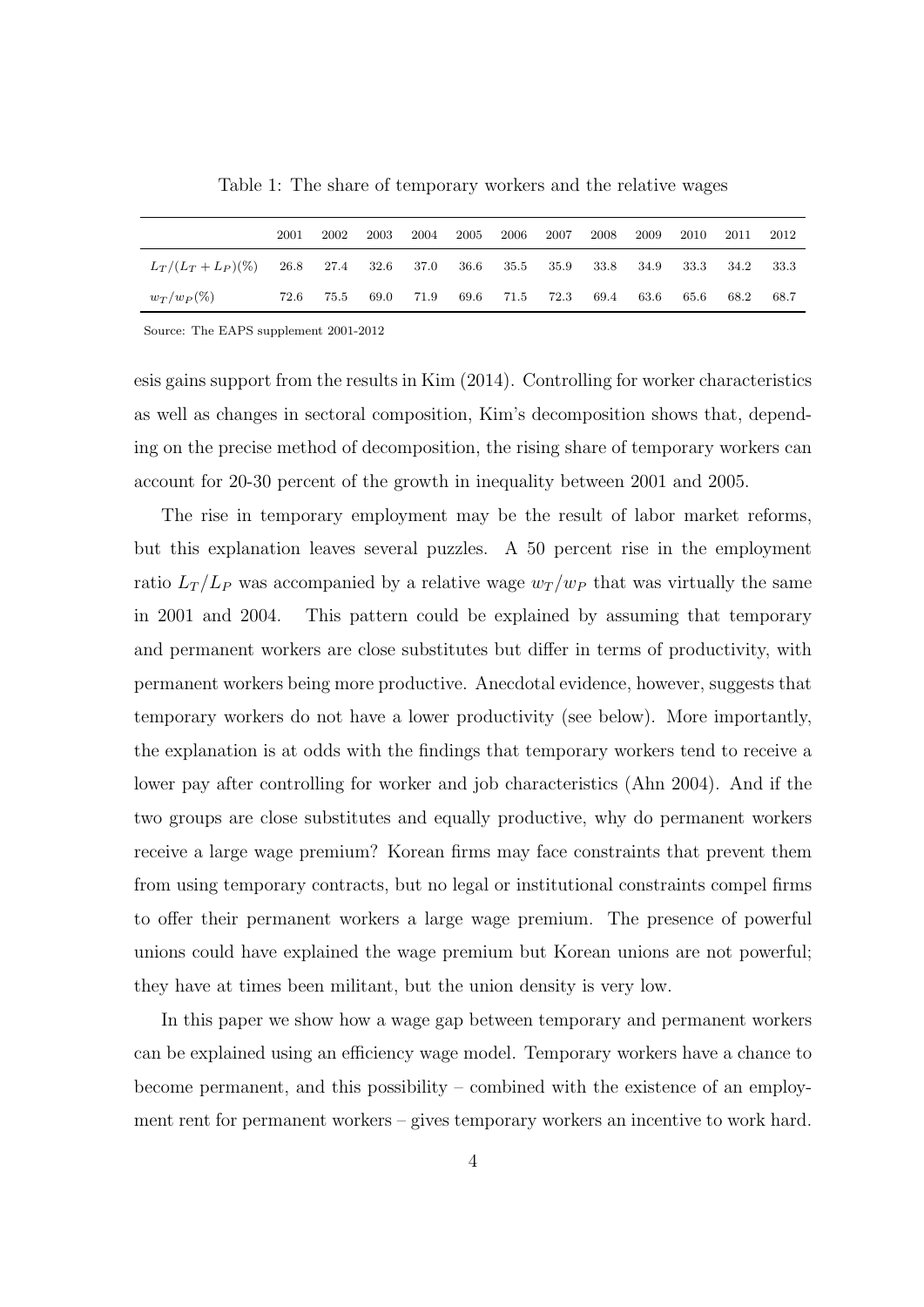Empirically, the transition rate from temporary to permanent is significant: on average about 23 percent of temporary workers are promoted to permanent status after one year (EAPS supplement 2003-07). Thus, a high wage to permanent workers serves a dual purpose: it affects the effort of both permanent and temporary workers. Taking into account legal and institutional constraints on the use of temporary workers and on firms' ability to dismiss permanent workers, an efficiency model along these lines can be used to shed light on some of the effects of the Korean reforms.

Institutional constraints can take a variety of forms. In Korea some job categories cannot be filled with temporary agency workers. Other constraints come in the form of limits on the possibility to roll over temporary contracts. The ability of firms to dismiss permanent workers is curtailed by restrictions, too; some of these restrictions affect the average termination rate (but not the determination of who gets dismissed); others restrict the ability of the firm to single out low performance workers.[3](#page-6-0) The specific Korean reforms and their implications for the parameters of the model will be discussed in section 3. But the key element in our argument is both simple and intuitive, however: temporary workers may be motivated by the prospect of promotion to permanent status. This argument is supported by a variety of studies.

Lautsch (2002) presents evidence for two Boston-based companies, Polaroid and Sarco, for the period 1996-97. The study describes four management systems for contingent work. Each of the four systems has distinct labor practices, including wage rules and career ladders. The use of temporary workers in Polaroid Digital Products exemplifies our argument. At Polaroid, temporary and permanent workers worked side-by-side in the same occupations. Despite their temporary status the temporary workers performed at least as well as permanent workers in the same jobs. The prospect of a permanent position motivated them to work hard: a survey showed that 75% of

<span id="page-6-0"></span><sup>3</sup>Restrictions of this kind are analogous to the restrictions that follow from an inability to monitor the performance of individual workers. Thus, the effects of a relaxation of firing constraints can be similar to those of 'power-biased technical change' (Skott and Guy 2007, 2013). From this perspective the Korean reforms involve 'power-biased institutional change'.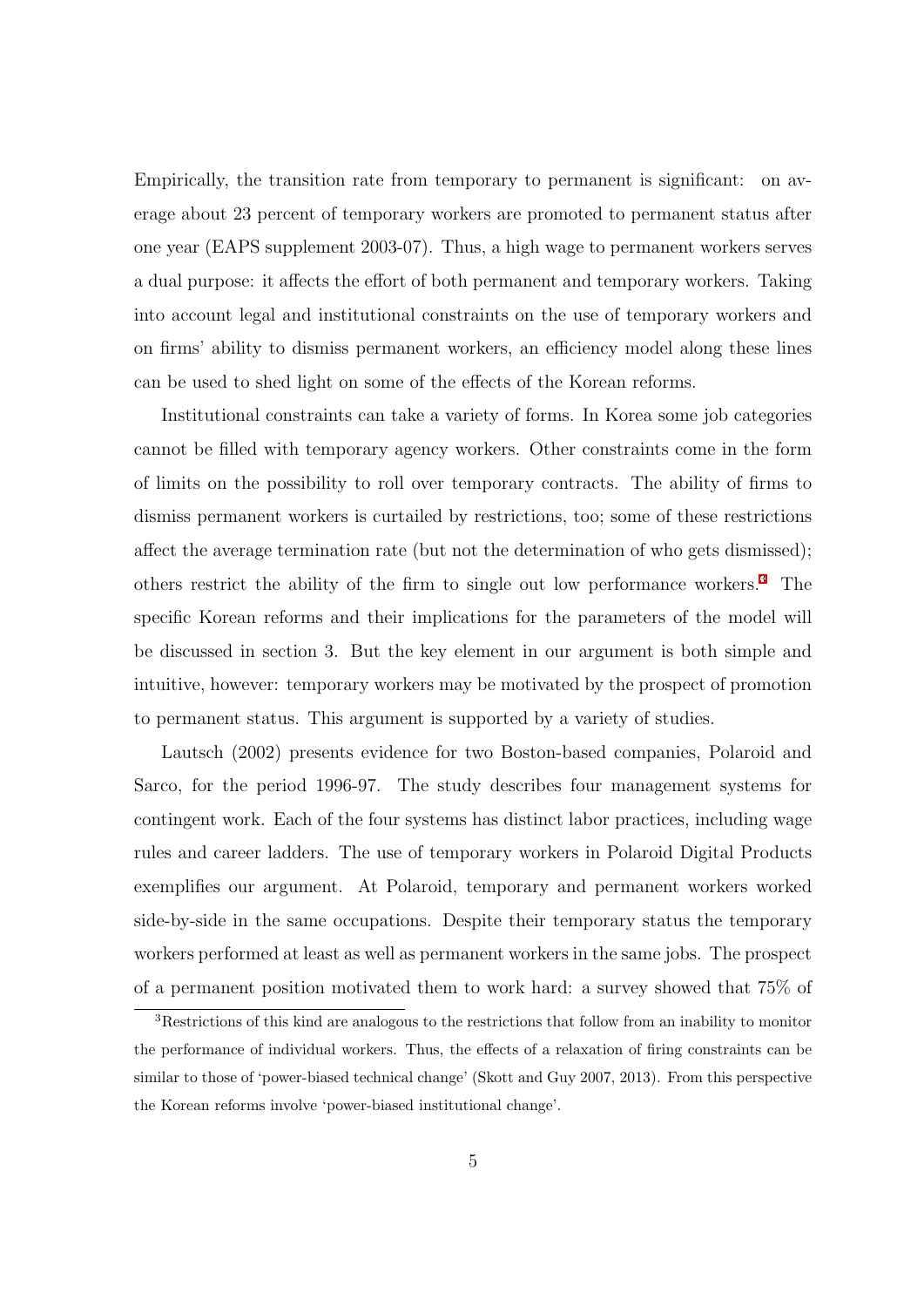the temporary workers accepted a temporary position hoping to gain promotion to permanent status if they performed well. This hope was justified: the best-performing temporary workers (roughly the top 20%) were in fact rewarded by getting permanent employment.

Engellandt and Riphahn (2005) show that Swiss employees with a fixed-term contract do significantly more overtime work and are less absent than those with an open-ended contract. They interpret this finding as signaling behavior from temporary workers who want to get a permanent position. Booth et al. (2002) and Givord and Wilner (2009) reach similar conclusions using U.K. and French data. Givord and Wilner find that the transition rate from temporary employment to a permanent position is slightly higher when workers perform overtime work; Booth et al. conclude that high effort among temporary workers is positively correlated with the probability of career advancement.

At a more anecdotal level, there is significant evidence that workers see low paid, temporary positions as a possible route to a permanent job. An interview with a Korean temporary worker – Miss Kim, 27 – in E-daily News, August 2, 2011, provides an example. Miss Kim started to work in a public business as an intern in 2009. According to the interview, she expected to transition to a permanent position if she worked harder than existing permanent workers; because of this expectation, she accepted a very low wage. The willingness of both students and non-students in many countries to accept unpaid internships can be explained along similar lines (although in principle internships are supposed to include a strong educational component for the benefit of the intern).

The model in section 2 presents a simple formalization of wage setting in a labor market with temporary and permanent workers. Section 3 discusses the application of the model to the Korean labor market reforms after the 1997 crisis. To be clear, the model – like any stylized model – leaves out many features that may have influenced inequality. Thus, there is no claim that the model fully explains the rise in Korean wage inequality. The aim is more modest: to highlight a particular mechanism that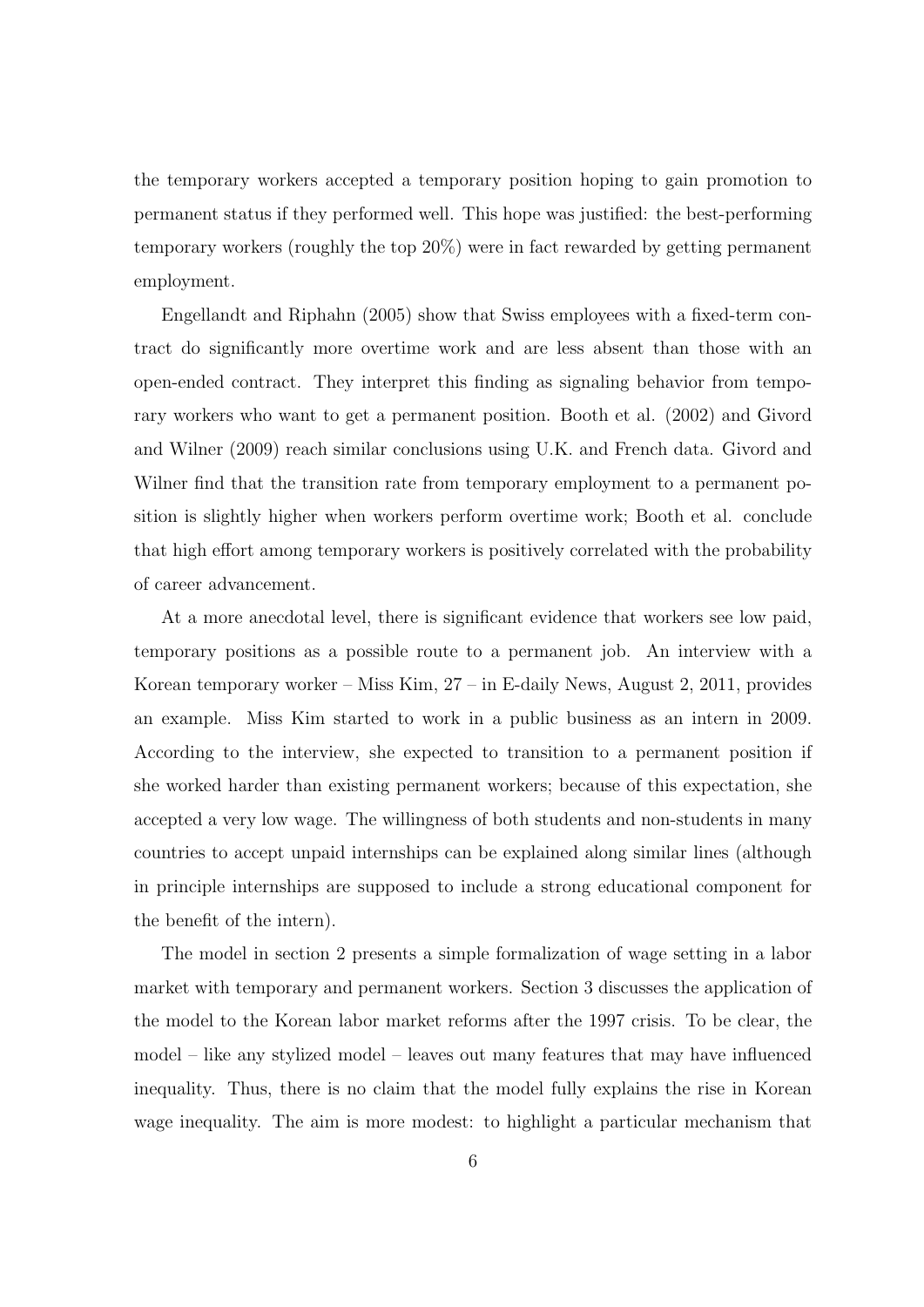may have played a part. Section 4 concludes.

#### **2 The model**

Temporary and permanent workers are not always identical in terms of qualifications, and they sometimes perform different tasks. Any such differences may clearly help account for differences in pay. In many cases, however, permanent and temporary workers receive different wages even though they seem to perform the same tasks and have equivalent skills. The model focuses on these cases: we assume that all workers are identical with respect to qualifications and that they are perfect substitutes in production. Disregarding non-labor inputs, the output of the representative firm is given by

$$
Y = F(e_P L_P + e_T L_T) \tag{1}
$$

where  $L_i$  denotes the number of workers with *i*-type contract and  $e_i$  is the workers' effort. The model is set in discrete time. Workers are hired at the beginning of a period and cannot be fired until the end. We assume that workers cannot move directly from unemployment to a permanent job; all permanent workers acheive their status by being promoted from a temporary position.

**Temporary workers** Temporary workers work for one period; at the end of this period they are either dismissed or promoted to the status of permanent worker. They choose the level of effort to maximize the expected value of the stream of future utility:[4](#page-8-0)

$$
\max_{e_T} V_T = w_T - v(e_T) + \beta [p(e_T)V_P + (1 - p(e_T))\overline{u}]
$$
\n(2)

<span id="page-8-0"></span><sup>4</sup>Dismissed workers either become unemployed or get a temporary contract at another firm. In equilibrium the value of these two states will be equal (see below). Thus, the expression in (2) covers the possibility that dismissed temporary workers move to another temporary position.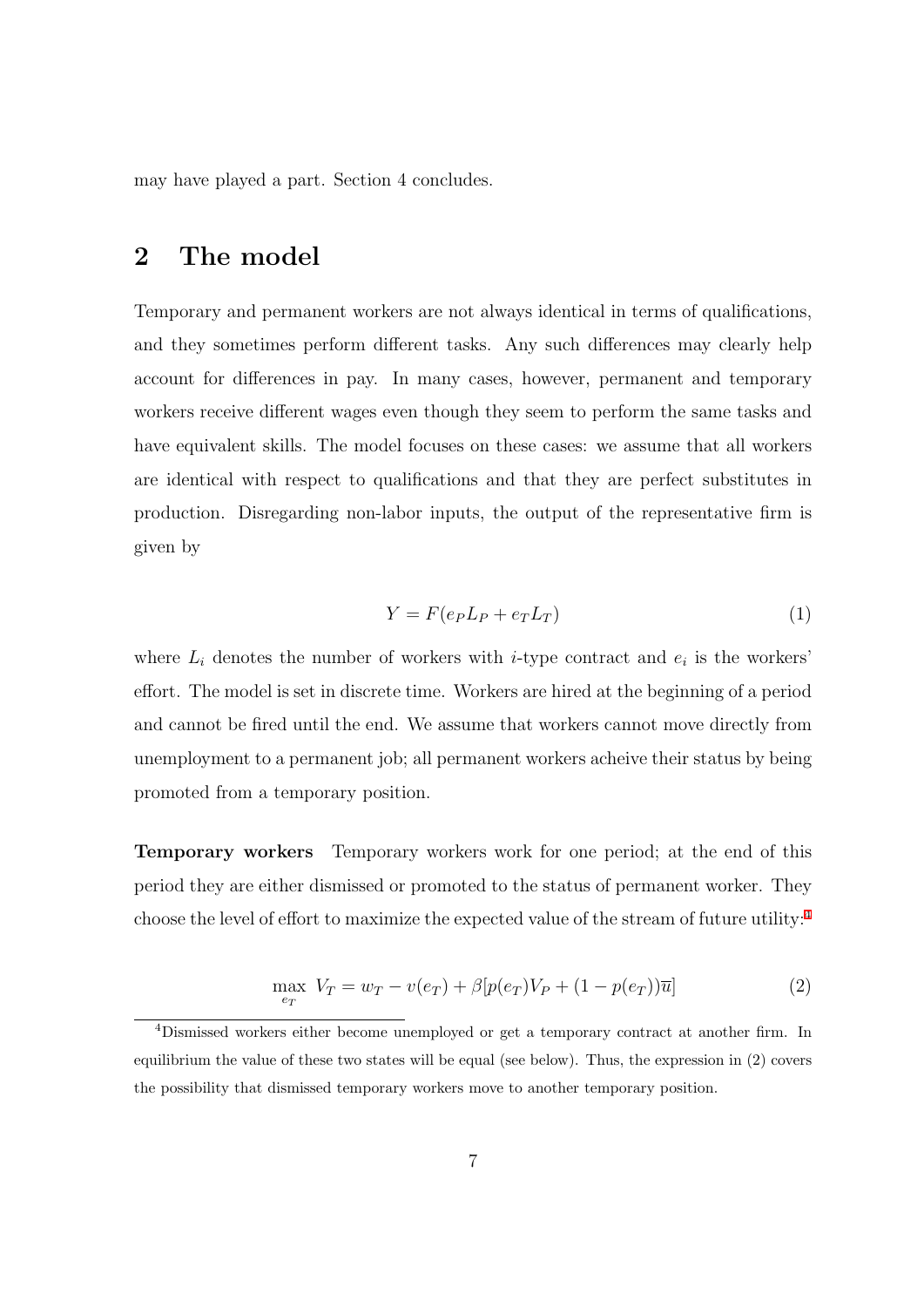where  $w_T$  is the wage rate for temporary workers,  $v(e_T)$  the disutility associated with the effort  $e_T$ , and  $\beta$  the discount factor;  $\bar{u}$ ,  $V_T$  and  $V_P$  denote the expected present value of future utility streams for an unemployed worker, a temporary worker and a permanent worker, respectively;  $p(e_T)$  is the probability that a temporary worker gains permanent status at the end of the contact period. The solution to the maximization problem (2) satisfies the first order condition

$$
v' = \beta p'[V_P - \overline{u}] \tag{3}
$$

Consider the two functions  $p(e_T)$  and  $v(e_T)$ . Given the permanent-worker wage premium, the incentives for temporary workers are stronger, the higher is the sensitivity of promotion to effort. The ability of firms to link promotion to effort is constrained, however, by the monitoring technology which determines the sensitivity of observed performance to variations in actual performance (effort). It seems reasonable to suppose that a firm's ability to distinguish between the effort of two workers will depend on the ratio of their productivity. Using a simple specification with this property, we assume the  $p(e_T)$  is log linear (with a ceiling at 1 and a floor at zero):

$$
p(e_T) = \min\{\max\{0, \bar{p} + \lambda \log \frac{e_T}{\bar{e}_T}\}, 1\}
$$
 (4)

where  $\bar{e}_T$  the average effort of the firm's temporary workers. The value of  $\lambda$  is taken to be determined by the available monitoring technology; the value of  $\bar{p}$ , which bears no necessary relation to monitoring, determines the average rate of promotion. Turning to the disutility of effort,  $v(e_T)$  is taken to be strictly increasing and convex. Using a standard functional form, let

$$
v(e_T) = e_T^{\gamma}, \qquad \gamma > 1 \tag{5}
$$

Given the functional forms in  $(4)$  and  $(5)$ , the first order condition  $(3)$  implies that

$$
e_T = \left[\frac{\beta\lambda}{\gamma}(V_P - \overline{u})\right]^{\frac{1}{\gamma}}
$$
\n(6)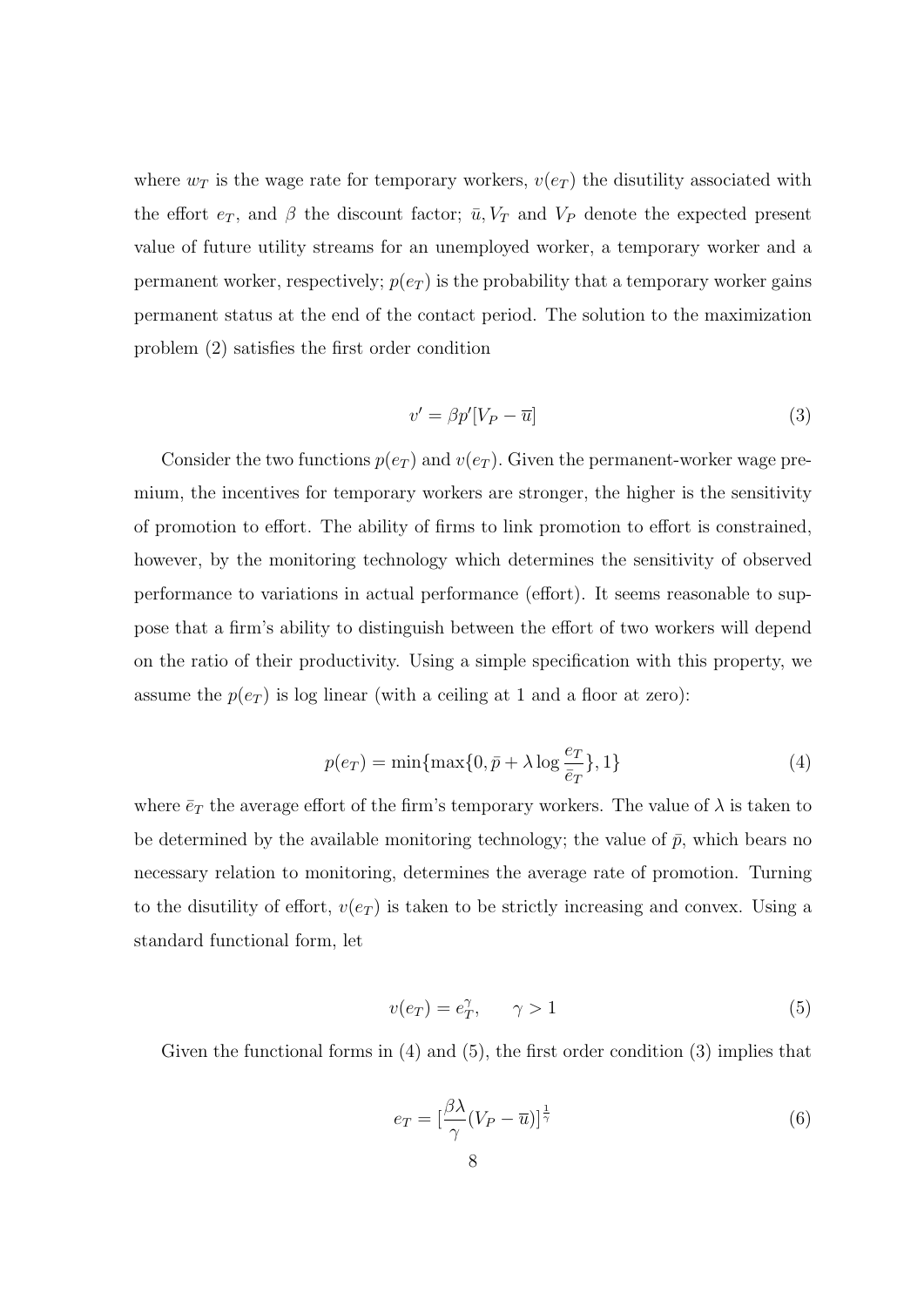As indicated by equation (6), temporary workers' optimal effort is independent of the temporary wage but increasing as a function of  $V_P$ , the value function for permanent workers. These properties of equation (6) are quite intuitive (and do not depend on the specific functional forms in  $(4)-(5)$ ). Temporary workers cannot be fired during the period and are either dismissed at the end of the period or promoted to permanent status. Their wage rate in the temporary job therefore has no incentive effects; it is the prospect of promotion to a permanent position that provides the incentives for temporary workers to put in effort. Because the temporary wage plays no role in the effort decision, employers will want to set it as low as possible; that is, the participation constraint must be binding:

$$
V_T = \overline{u} \tag{7}
$$

The participation constraint determines the wage  $w_T$ . By assumption unemployed workers never move directly to a permanent job; the only way to get a permanent job is through promotion from a temporary position.<sup>[5](#page-10-0)</sup> Using (2) and (4)-(7), we get an expression for  $w_T$ :

$$
w_T = \beta \left(\frac{\lambda}{\gamma} - \bar{p}\right) [V_p - \bar{u}] + (1 - \beta)\bar{u}
$$
  
=  $\beta \left(\frac{\lambda}{\gamma} - \bar{p}\right) V_p + [1 - \beta(1 - \bar{p} + \frac{\lambda}{\gamma})]\bar{u}$  (8)

<span id="page-10-0"></span><sup>5</sup>This assumption implies that

$$
\bar{u} = w_U + \beta(\delta \bar{u} + (1 - \delta)V_T)
$$

$$
= w_U + \beta \bar{u}
$$

where  $w_U$  is the flow utility from being unemployed and where the second equality follows from the determination of  $w_T$  by the participation constraint,  $V_T = \bar{u}$ . Thus,

$$
\bar{u} = \frac{w_U}{1-\beta}
$$

The value of *w<sup>U</sup>* is taken as exogenous; it may reflect a range of factors, including income opportunities in informal subsistence sectors and the level of unemployment benefits.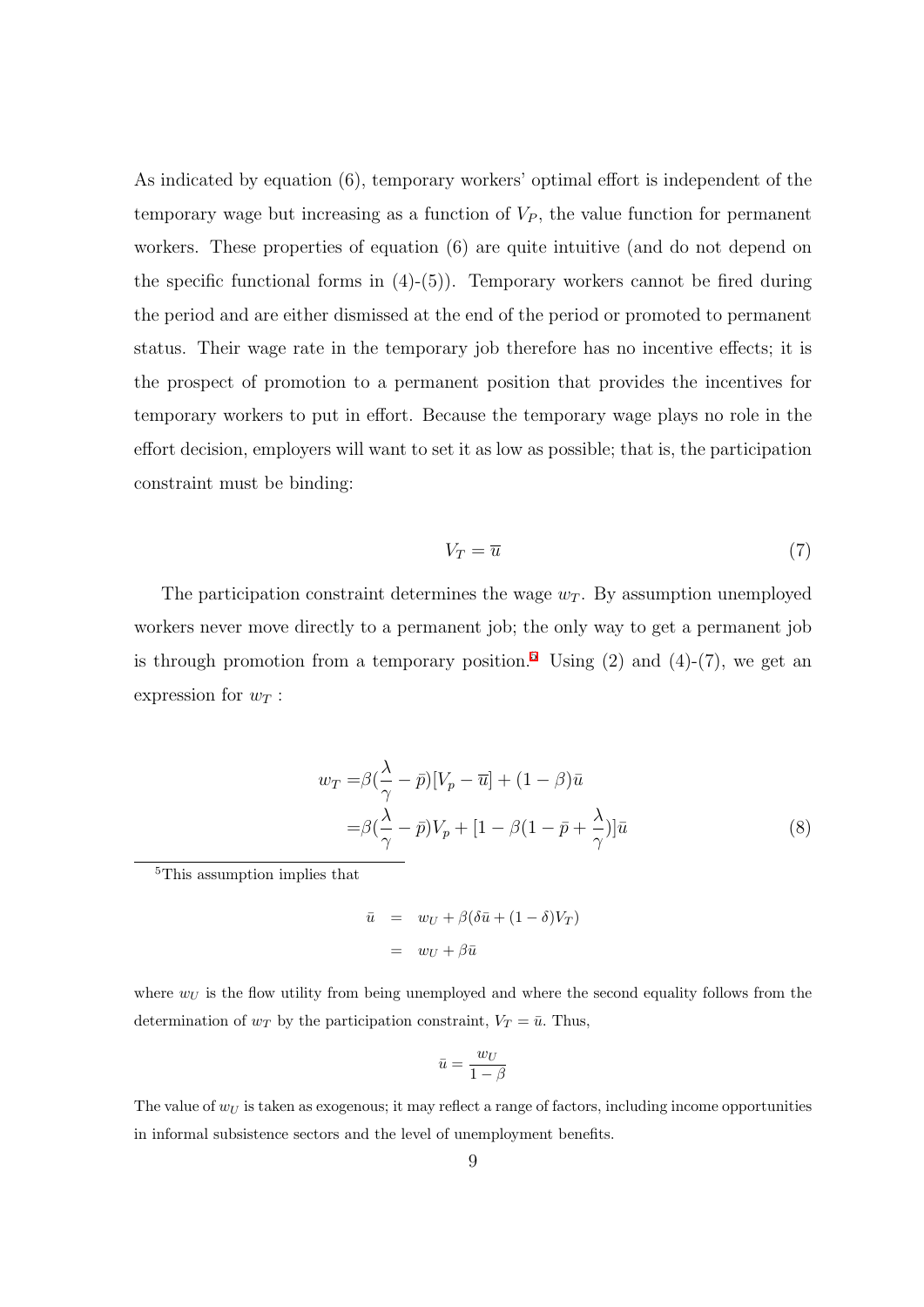It follows from (8) that  $w_T$  is increasing in  $\lambda$  but decreasing in p. An increase in  $λ$  (in firms' monitoring ability) generates a rise in effort; with a given promotion rate a compensating increase in  $w_T$  is needed to satisfy the participation constraint. Higher promotion rates, conversely, raise the present value of expected future utility flows, allowing a reduction in the current wage without violation of the participation constraint. Changes in  $V_P$ ,  $\beta$  and  $\bar{u}$  have ambiguous effects. An increase in  $V_P$  reduces the required value of  $w_T$  for any given effort. But effort is not given: the increase in *V<sup>P</sup>* provides an incentive for temporary workers to raise effort, with negative effects on the utility flow  $w_T - v(e_T)$ ; if this incentive is strong enough (the value of  $\lambda$  is sufficiently high), a rise in  $w_T$  may be needed to satisfy the participation constraint. Analogously, increases in  $\bar{u}$  or decreases in  $\beta$  tighten the participation constraint, given  $V_P$ , and therefore raise  $w_T$  for any given effort; induced reductions in effort may offset this effect if  $\lambda$  is high.

**Permanent workers** Turning to the determination of  $V_P$ , the expected present value of future utility streams for a worker in a permanent job is given by

$$
V_P = w_P - v(e_P) + \beta(\alpha(e_P)V_P + (1 - \alpha(e_P))\bar{u})
$$
\n(9)

where  $w_P$ ,  $v(e_P)$  and  $\alpha(e_P)$  denote the wage, the worker's disutility of effort, and the probability that the worker continues in the job in the following period. The sensitivity of a permanent worker's continuation probability to variations in her effort will reflect a combination of institutional constraints on the dismissal of low-performing workers and technical constraints on the ability of firms to monitor the performance of individual workers. These constraints reduce – but do not eliminate – the effect of effort on the individual worker's risk of dismissal, that is,  $\alpha'(e_P) > 0$ .

The value function can be written, alternatively, as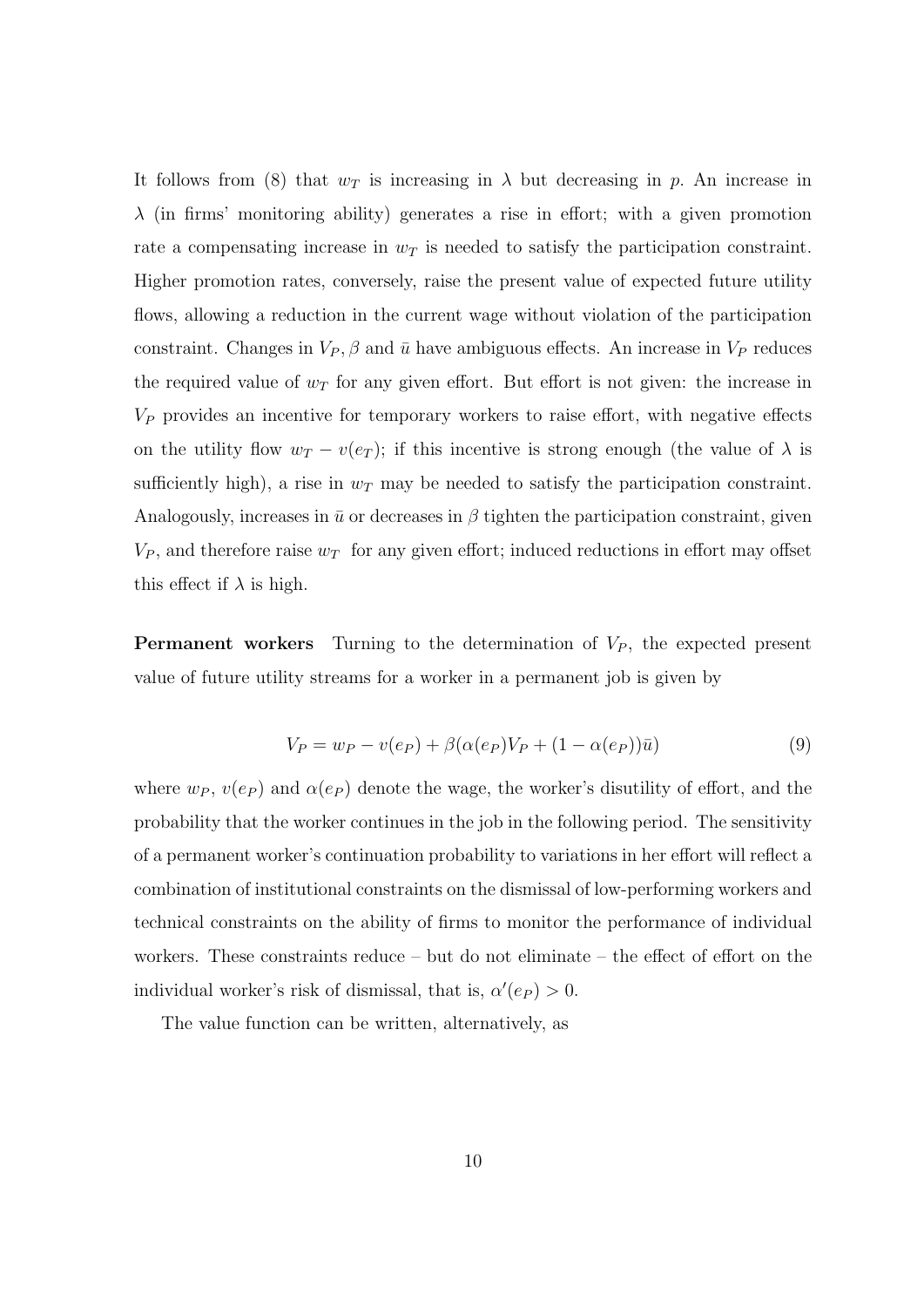$$
V_P = E\left[\sum_{0}^{T-1} (w_P - v(e_P))\beta^t + \beta^T \overline{u}\right]
$$

$$
= \overline{u} + [w_P - v - (1 - \beta)\overline{u}]s
$$
(10)

where *E* is the expectations operator, *T* is the time of job loss and  $s = \frac{1}{1-\beta\alpha}$  can be interpreted as the discounted expected duration of the permanent job.[6](#page-12-0) Permanent workers choose the level of effort to maximize the value function. In a steady state (with constant values of  $w_p$  and  $\bar{u}$ ) the first order condition implies that

$$
v's = [w_P - v(e_P) - (1 - \beta)\overline{u}]s'
$$
\n(11)

As in the specification of temporary workers' probability of promotion, we assume that  $\alpha$  and thereby  $s$  depends on the ratio of the worker's own effort to the average effort  $\bar{e}_P$ . Using a log-linear formulation,

$$
\log s = \bar{s} + \mu \log \frac{e_P}{\bar{e}_P} \tag{12}
$$

Equation (12) implies that

$$
\frac{s'}{s} = \mu \frac{1}{e_P} \tag{13}
$$

<span id="page-12-0"></span> ${}^6\mathrm{We}$  have

$$
V_P = E[\sum_{t=0}^{T-1} (w_P - v(e_P))\beta^t + \beta^T \overline{u}]
$$
  
\n
$$
= [w_P - v(e_P)]E \sum_{t=0}^{T-1} \beta^t + \overline{u}E\beta^T]
$$
  
\n
$$
= [w_P - v(e_P)]E(\frac{1-\beta^T}{1-\beta}) - (1-\beta)\overline{u}E(\frac{1-\beta^T}{1-\beta}) + \overline{u}
$$
  
\n
$$
= [w_P - v(e_P) - (1-\beta)\overline{u}] \frac{1}{1-\beta} [1 - \sum_{T=1}^{\infty} \beta^T (1-\alpha)\alpha^{T-1}] + \overline{u}
$$
  
\n
$$
= [w_P - v(e_P) - (1-\beta)\overline{u}] \frac{1}{1-\beta} [1 - \frac{1-\alpha}{\alpha} \frac{\alpha\beta}{1-\alpha\beta}] + \overline{u}
$$
  
\n
$$
= [w_P - v - (1-\beta)\overline{u}] \frac{1}{1-\alpha\beta} + \overline{u}
$$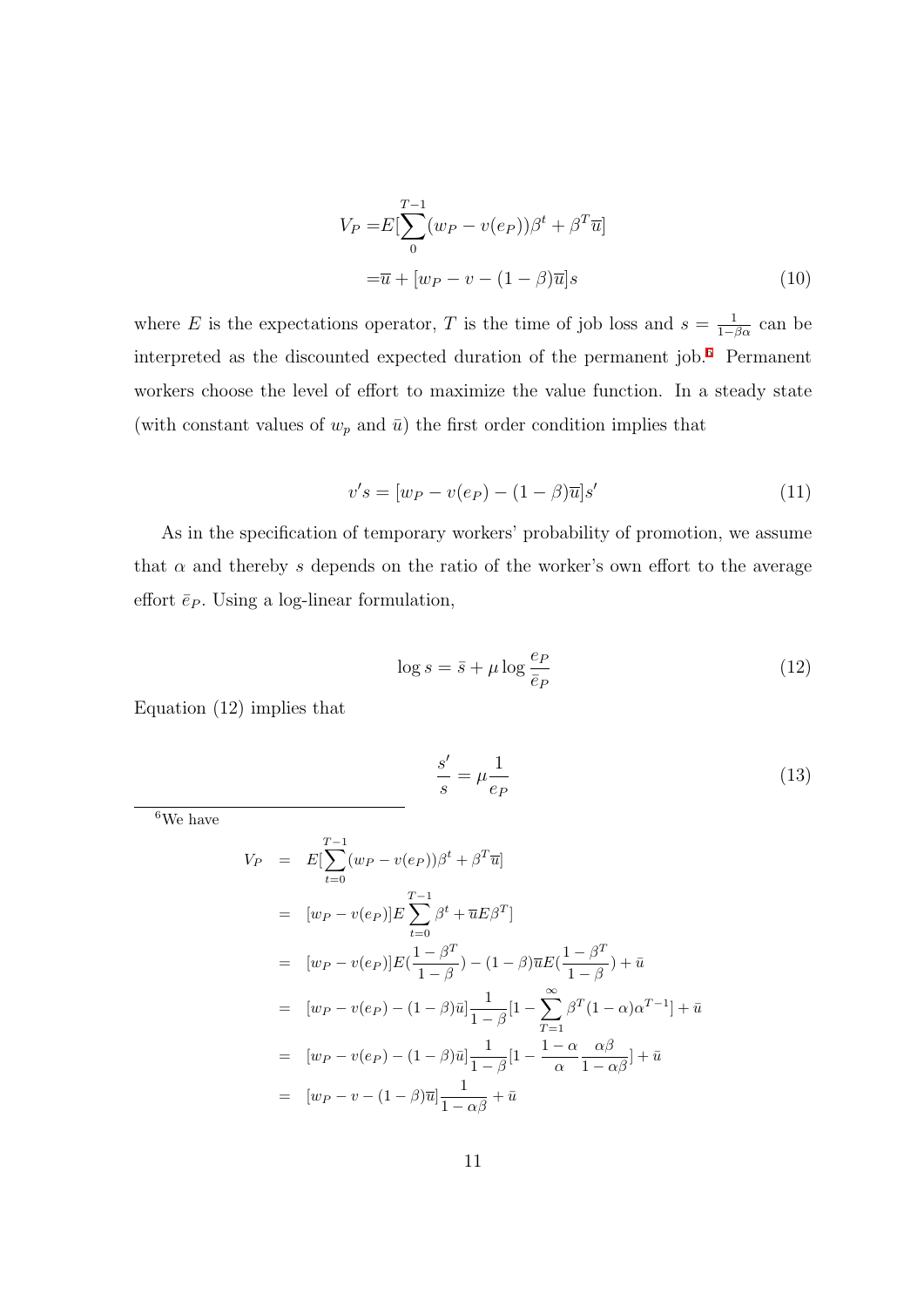The specification of  $v(e_P)$ , finally, follows from the assumption that all workers are identical; the disutility of effort in permanent jobs takes the same form as (5):

$$
v(e_p) = e_p^{\gamma}, \qquad \gamma > 1 \tag{14}
$$

Using  $(13)$  and  $(14)$ , the first order condition  $(11)$  can be written

$$
\gamma e_P^{\gamma} = [w_P - e_P^{\gamma} - (1 - \beta)\overline{u}] \mu \tag{15}
$$

Hence,

$$
e_P = \left[\frac{\mu}{\gamma + \mu}(w_P - (1 - \beta)\overline{u})\right]^{\frac{1}{\gamma}}
$$
\n(16)

As one would expect, a permanent worker's effort is increasing in permanent workers' wages  $(w_P)$  but decreasing in the value of unemployment  $(\overline{u})$ .

Equations (9), (14) and (16) can be used to derive the cost of job loss  $(V_P - \bar{u})$ :

$$
V_P - \bar{u} = \frac{\gamma s}{\gamma + \mu} (w_P - (1 - \beta)\bar{u})
$$
\n(17)

**Firms** Firms minimize unit labor cost subject to workers' choice of effort and the participation constraints. Using  $(6)$ ,  $(8)$ ,  $(16)$  and  $(17)$  the minimization problem can be written

$$
\min_{w_P, w_T, L_P, L_T, p} w_P L_P + w_T L_T
$$
\n
$$
s.t. \quad e_P L_P + e_T L_T = 1
$$
\n
$$
e_P = \left[\frac{\mu}{\gamma + \mu} (w_P - (1 - \beta)\overline{u})\right]^{\frac{1}{\gamma}}
$$
\n
$$
e_T = \left[\frac{\beta \lambda s}{\gamma + \mu} (w_P - (1 - \beta)\overline{u})\right]^{\frac{1}{\gamma}}
$$
\n
$$
w_T = \beta s \frac{\lambda - p\gamma}{\gamma + \mu} [w_P - (1 - \beta)\overline{u}] + (1 - \beta)\overline{u}
$$
\n
$$
pL_T = (1 - \alpha)L_P
$$
\n(19)

$$
w_P \ge (1 - \beta)\bar{u} \tag{20}
$$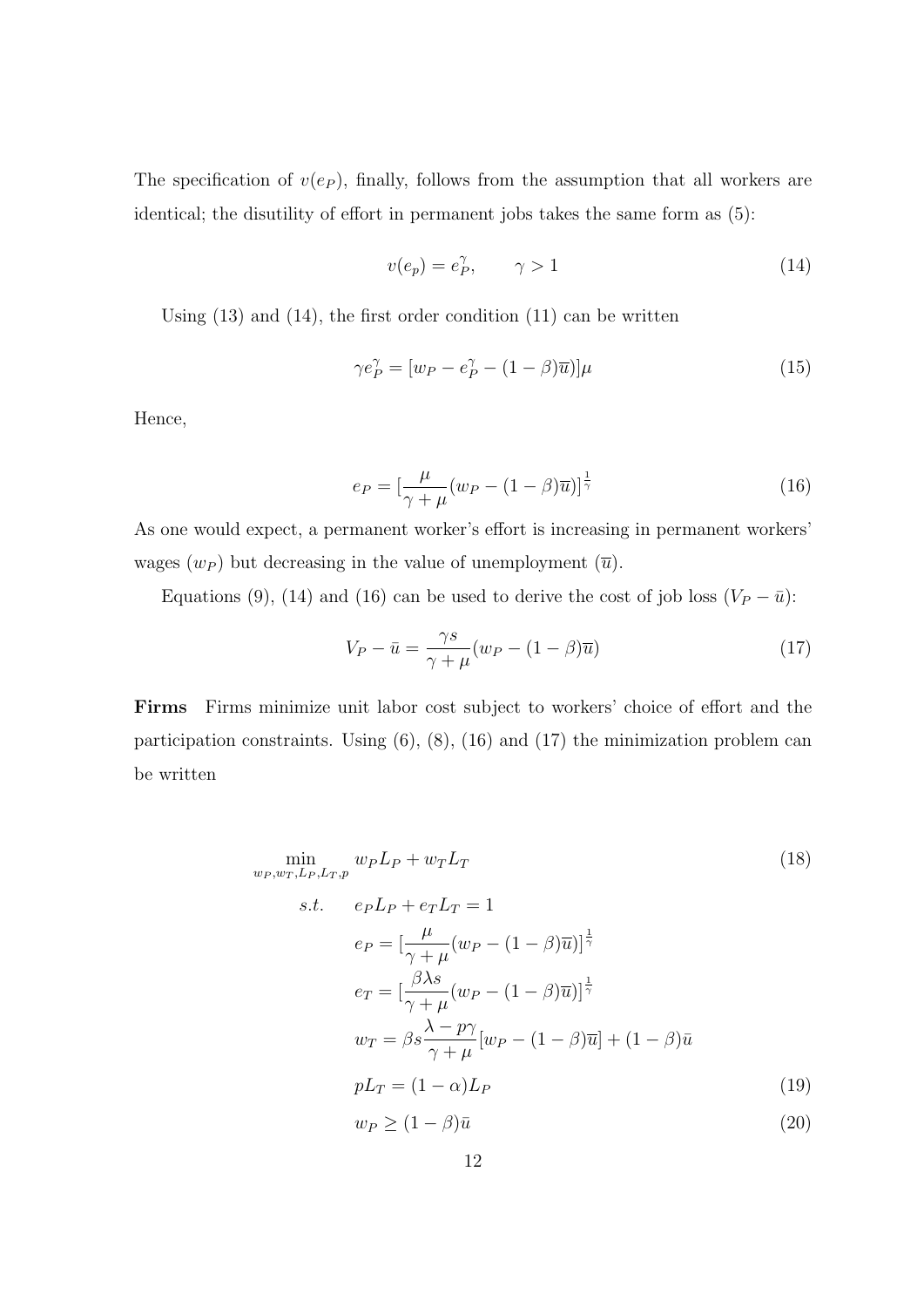Equation (19) is a steady-state condition: the number of permanent workers can only be constant if the flow into permanent status  $(pL_T)$  equals the flow out of permanent employment  $((1 - \alpha)L_P)$ . The inequality (20) is the participation constraint for permanent workers: workers will only accept a permanent job if  $V_P - \bar{u} \geq 0$ ; using (17) this condition can be written as in (20).

**Equilibrium** Consider an institutionally constrained equilibrium in which the ratio of temporary to permanent employees, the average separation rate for permanent employees (and therefore the average value of  $\bar{s}$ ), and the sensitivity of the firing rate for an individual permanent worker to changes in the worker's effort have binding upper limits. In addition to these institutional constraints, we assume that the sensitivity of the promotion rate for temporary workers to variations in effort  $(\lambda)$  is determined by the given monitoring technology which is taken as exogenous.

As shown in Appendix A, these assumptions yield the following equilibrium solution:

$$
w_P = \left[\frac{\gamma + \mu}{\gamma - 1} \frac{1 - \bar{\alpha} + \bar{p}}{\bar{p}(\gamma + \mu) + (1 - \bar{\alpha})\beta \bar{s}(\lambda - \bar{p}\gamma)} + 1\right](1 - \beta)\bar{u}
$$
(21)

$$
w_T = \left[\beta \bar{s} \frac{\lambda - \bar{p}\gamma}{\gamma - 1} \frac{1 - \bar{\alpha} + \bar{p}}{\bar{p}(\gamma + \mu) + (1 - \bar{\alpha})\beta \bar{s}(\lambda - \bar{p}\gamma)} + 1\right](1 - \beta)\bar{u} \tag{22}
$$

where  $(1 - \bar{\alpha})$  is the institutionally determined separation rate for permanent workers and  $\bar{p} = (1 - \bar{\alpha})/M$ ,  $\bar{s} = 1/(1 - \bar{\alpha}\beta)$ . Equations (21)-(22) can be used to analyze the effects of labor market reforms that alter the constraints on the use of temporary workers (the ratio *M*) and/ or the constraints on the dismissal of permanent workers (the elasticity  $\mu$  or the average dismissal rate  $1 - \bar{\alpha}$ ).

#### **3 Korean labor market reforms**

Before 1997, it was difficult for a Korean firm to terminate employment contracts, even if the firm suffered a general decline in business. Because the economy had been grow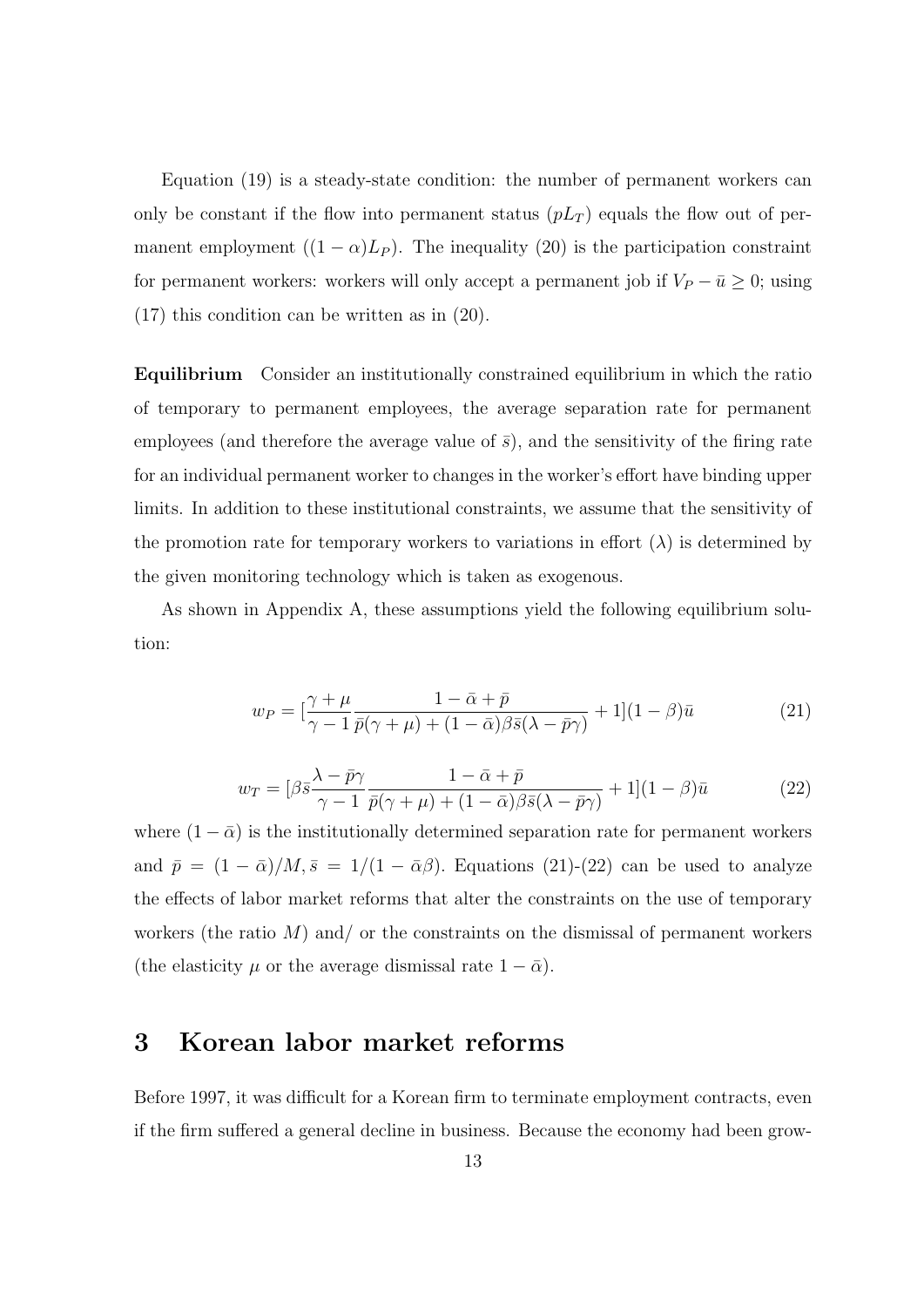ing rapidly since the early 1980s, the strict protection of employees had not previously been considered a serious problem. As economic growth slowed in the mid-1990s, however, reforms seemed necessary (Yoo and Kang 2012). Korean policy makers became increasingly influenced by the 'Washington Consensus'. The dominant view suggested that in an era of increasing globalization Korea's competitiveness suffered from problems of high costs and low efficiency; these problems, it was argued, could be addressed by a deregulation of the Korean labor market which would reduce labor costs and allow a quick adjustment to economic conditions. A relaxation of employment protection was accelerated by the financial crisis in December 1997; the crisis necessitated a bailout by the IMF, and the bailout was made conditional on the deregulation of dismissal law (Cho and Lee 2007).

In 1998 two key elements of deregulation were implemented (KLI 2008; Cho and Lee 2007). The deregulation of dismissal law had been discussed at the Reform Committee of Korean Industrial Relations in 1996 and spurred by IMF demands, the Tripartite Commission reached agreement on 26 February 1998. This legislation introduced the concept of dismissal of workers for "urgent managerial needs" (Yoo and Kang 2012) and relaxed the strict employment protection on regular contracts**.**

Employment flexibility was further enhanced in July 1998 by the decision to allow temporary work agencies under the Dispatched Workers Act. Under the new law, dispatching agencies are allowed to hire out workers to firms for up to two years in 26 occupations that require special expertise and experience (OECD 2000). The law may seem restrictive relative to international standards by limiting the relaxation to 26 specified occupations. In a Korean context, however, it marked a significant change (ILO 2011).

These labor market reforms are reflected in OECD indicators of employment protection. The indicator for strictness of regulation on temporary contracts - calculated as a weighted sum of items relating to fixed-term contracts and temporary work agency contracts - falls from 3.125 to 2.125; the indicator for dismissal of employees on regu-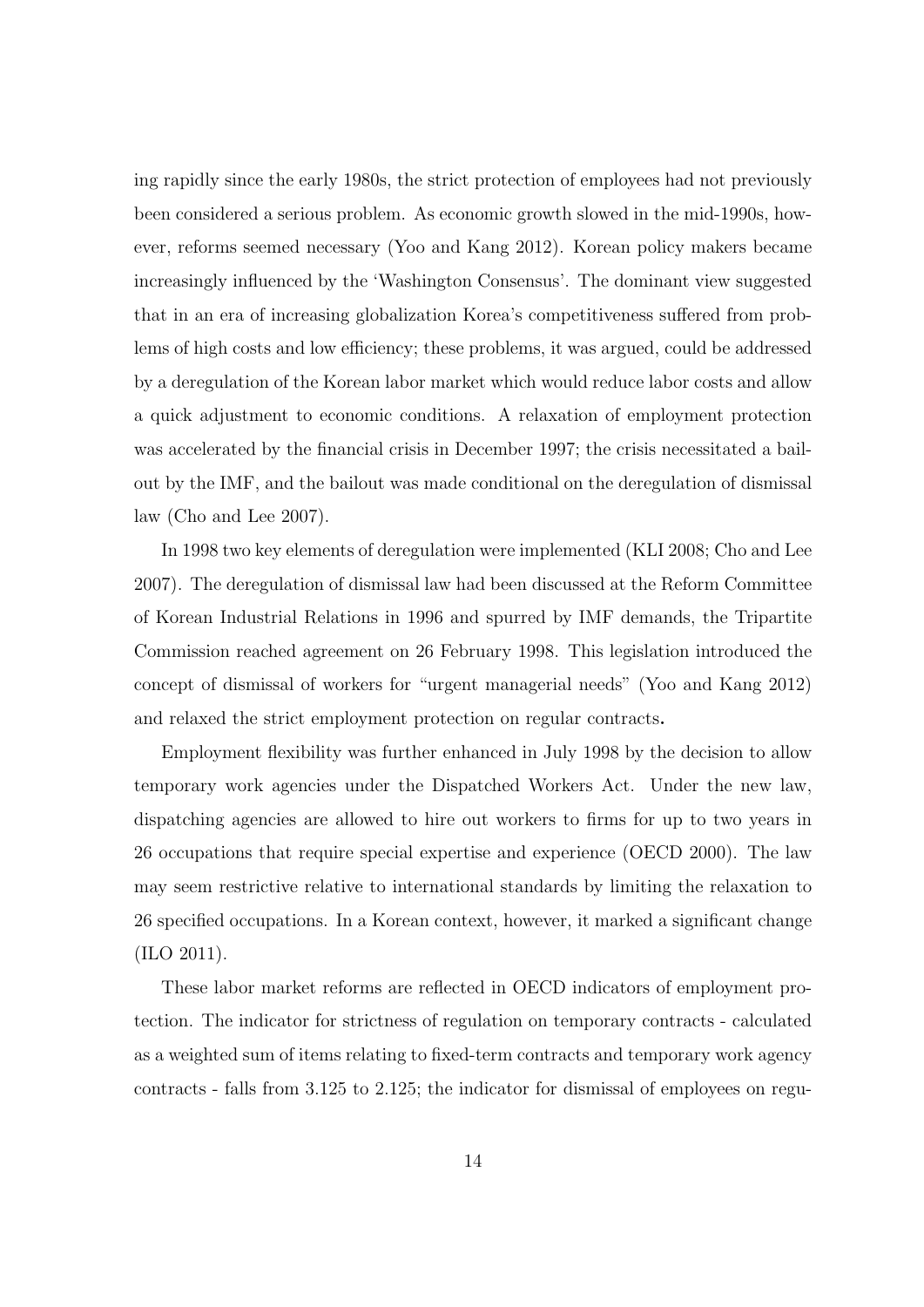lar contracts falls from 3.036 to 2.369 [7](#page-16-0) . Additional labor market reforms were passed in 2006 and 2007 (Yoo and Kang 2012). The effects of these reforms were relatively minor, however, and left the OECD indicators unchanged.

**Wage and employment effects of the 1998 reforms** The reforms, first, reduced employment protection for permanent workers. This increased the sensitivity of a worker's risk of dismissal to changes in her effort (i.e.  $\mu$  shifted up) and raised the average dismissal rate ( $\bar{\alpha}$  and hence  $\bar{s} = 1/(1 - \beta \bar{\alpha})$  shifted down). The relaxation of restrictions on the use of temporary agency workers, second, raised the upper limit of the ratio of temporary to permanent employees (*M* increased ). The changes in *M* and  $\bar{\alpha}$  have opposite effects on the average promotion rate  $\bar{p}$ ; we assume – in line with the evidence – that  $\bar{p}$  was left unchanged by the reform.<sup>[8](#page-16-1)</sup> Table 2 presents comparative statics for changes in  $\bar{s}$  and  $\mu$ .

Table 2: Comparative statics

|                      | $e_{P}$ | $e_T$ | $w_T$                                           | $w_{P}$                                                                               |
|----------------------|---------|-------|-------------------------------------------------|---------------------------------------------------------------------------------------|
| $\bar{s} \downarrow$ |         |       | $\pm$ if $\lambda - \gamma \bar{p} \leqslant 0$ |                                                                                       |
| $\mu \uparrow$       |         |       |                                                 | $\pm$ if $\lambda - \gamma \bar{p} \leq 0$ $\pm$ if $\lambda - \gamma \bar{p} \geq 0$ |

The reforms unambiguously increase  $e_P$  and reduce  $e_T$ , and a rise in *M* increases the share of temporary employment. But The effects on the two wage rates and the relative wage cannot be signed in general. The ambiguity is resolved if  $\lambda = \gamma \bar{p}$ ; in this special case  $w_T$  is unchanged while  $w_P$  increases. A positive value of  $\lambda - \gamma \bar{p}$  reinforces the tendency for wage inequality to increase; a negative value may offset the rise in inequality.

<span id="page-16-1"></span><span id="page-16-0"></span><sup>7</sup>http://www.oecd.org/employment/emp/oecdindicatorsofemploymentprotection.htm

<sup>&</sup>lt;sup>8</sup>It is convenient to use  $\bar{s}$  and  $\bar{p}$  as shift parameters instead of the two institutionally determined values, the permissible termination rate  $(1 - \bar{\alpha})$  and the maximum ratio of temporary to permanent employment *M*. The values of  $\bar{s}$  and  $\bar{p}$  are determined directly by  $(1 - \bar{\alpha})$  and  $M : \bar{s} = 1/(1 - \bar{\alpha}\beta)$ and  $\bar{p} = (1 - \bar{\alpha})/M$ .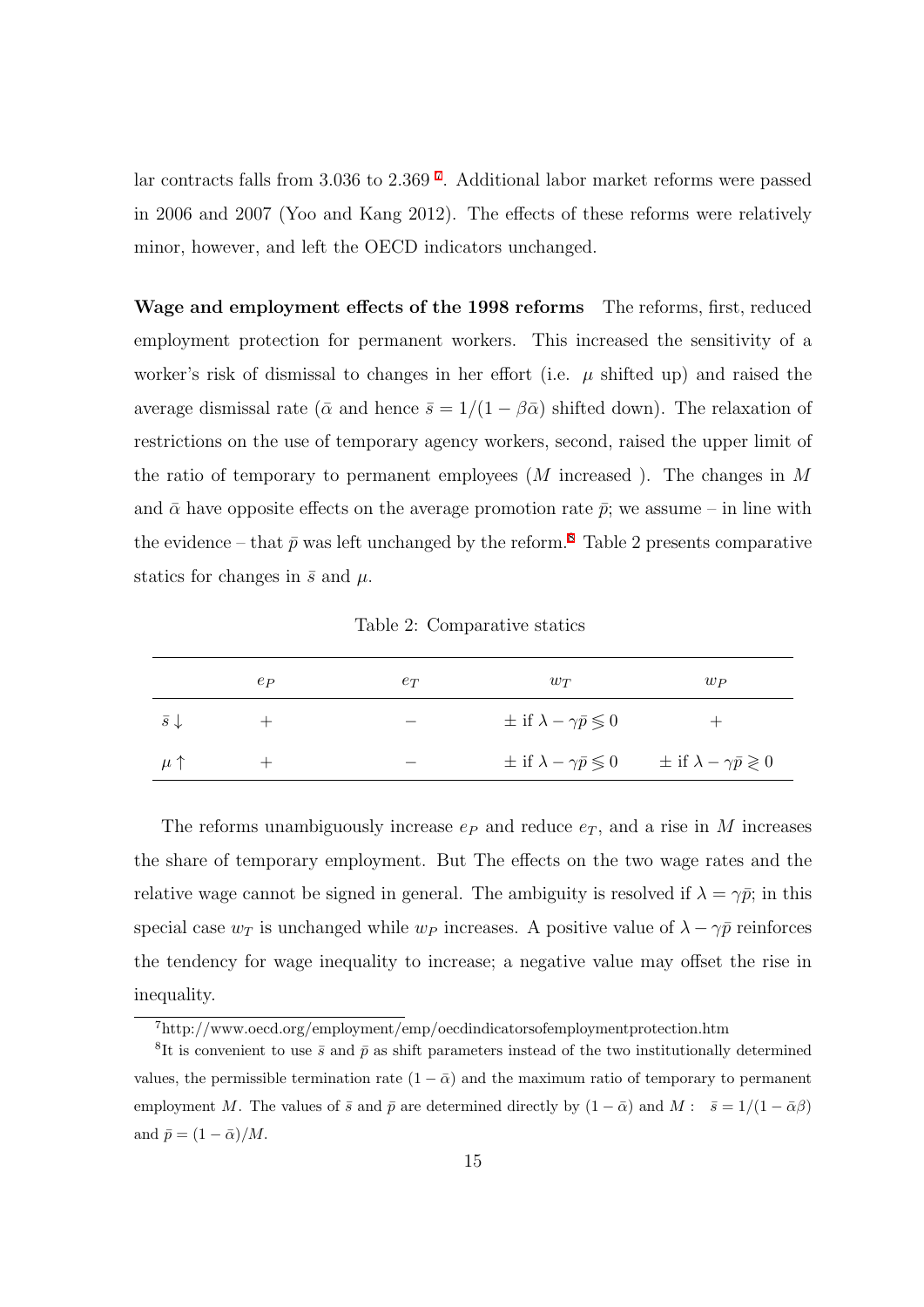Numerical simulation can be used to evaluate the likely outcomes. Using plausible parameters, we find that the 1998 reforms raise inequality and the employment ratio  $L_T/(L_T + L_P)$  significantly; the relative wage  $w_T/w_P$  is reduced slightly. The details are in Appendix B. The simulations are in line with the data in Figure 1 as well as with the results in Kim  $(2014)$ .

#### **4 Conclusion**

This paper is motivated by two observations. Temporary workers in Korea, first, earn significantly less than comparable permanent workers. Labor market reforms, second, have been associated with a substantial rise in the proportion of temporary workers and a very modest increase in the wage gap. The theoretical model in this paper can account for these observations and help explain the rise in inequality.

The model is highly stylized and has obvious limitations. From an applied perspective, perhaps the most obvious problem is the focus on a particular mechanism; the model shows why identical workers can get very different wages in equilibrium. This mechanism has, we believe, played a role but clearly the model does not tell the full story. Not all workers are identical, for instance, and the assumption of identical workers excludes many forces that may have contributed to the rise in Korean earnings inequality. The formal analysis, furthermore, introduces several restrictive assumptions, including an exogenously given value of the value of unemployment  $(\bar{u})$ and a steady-state assumption. An exogenous value of  $\bar{u}$  would be plausible in a dual economy with a large subsistence sector and a perfectly elastic supply of labor to the modern sector. This description, however, no longer fits the Korean economy. Alternatively, the fixed  $\bar{u}$  could be justified as being part of the steady-state assumption: the wage ratio is independent of  $\bar{u}$ , and the analysis concerns the properties of steady states with a given  $\bar{u}$ . This immediately brings up another weakness; the Korean economy has experienced considerable turbulence in the last 20 years and a convincing analysis of this period requires a relaxation of the steady-state assumption. This and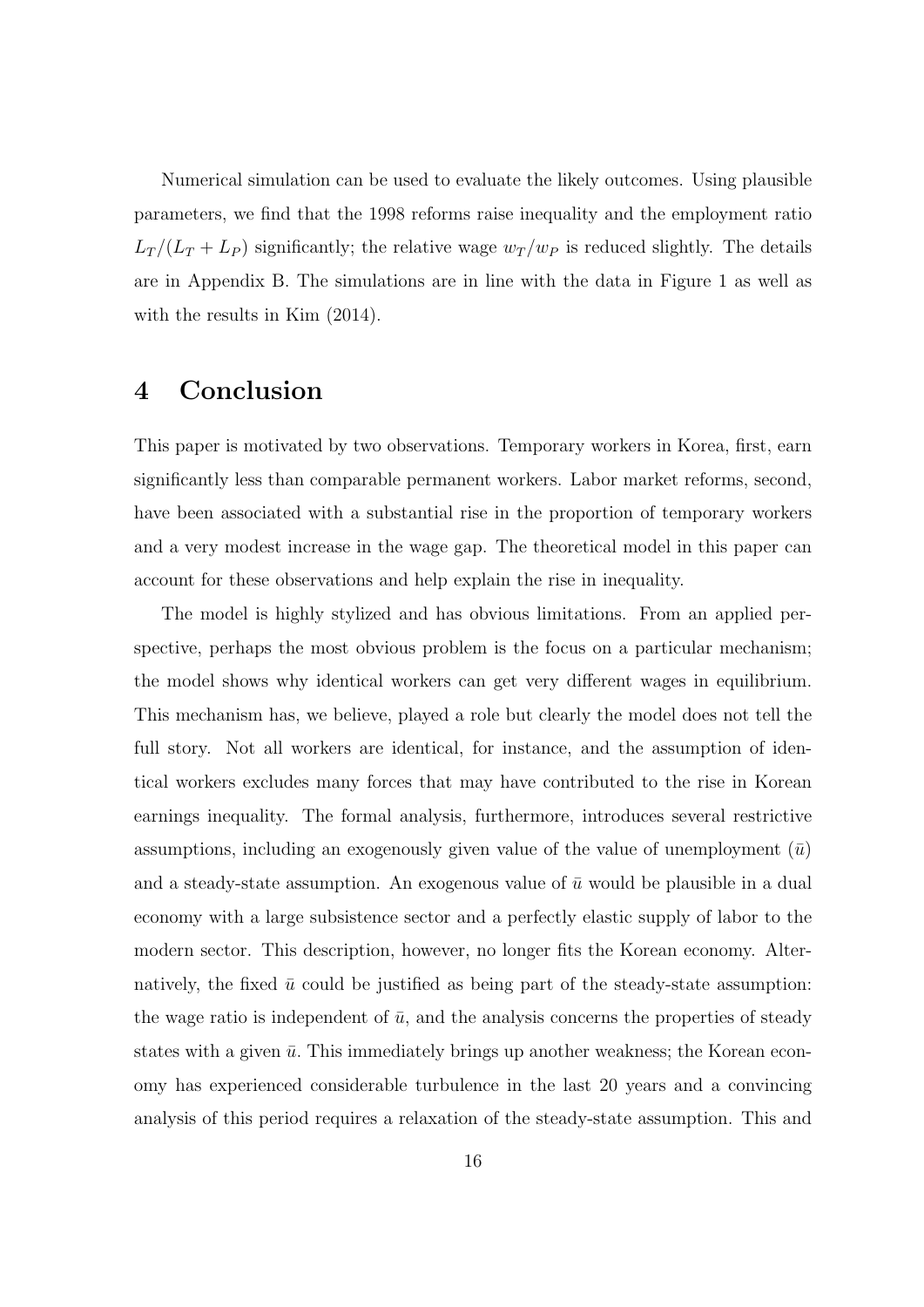other extensions of the analysis are left for future research.

## **References**

- Ahn, J., 2004. Non-standard Employment Arrangements in Korea: What Have We Learned? paper prepared for the International Conference on International Perspectives on Labor Market Institutions, Seoul, Korea, 19-20 July.
- Ahn, S., K. Fukao, and K. Ito, 2007. Outsourcing in East Asia and Its Impact on the Japanese and Korean Labour Markets. OECD Trade Policy Working Paper No. 65.
- Booth, A. L., M. Francesconi, and J. Frank, 2002. Temporary Jobs: Stepping Stones or Dead Ends? *The Economic Journal* 112 (480), F189-F213.
- Cahuc, P., and F. Postel-Vinay, 2002. Temporary Jobs, Employment Protection and Labor Market Performance. *Labour Economics* 9 (1), 63-91.
- Cho, J., and K. Lee, 2007. Deregulation of Dismissal Law and Unjust Dismissal in Korea. *International Review of Law and Economics* 27, 409–422.
- Engellandt, A., and R. T. Riphahn, 2005. Temporary Contracts and Employee Effort. *Labour Economics* 12, 281–299.
- Givord, P., and L. Wilner, 2009. When does the Stepping-stone Work? Temporary Contracts, Business Cycle Effects and Overtime Work. http://www.crest.fr/ckfinder/userfiles/files/pageperso/lwilner/givord\_wilner\_050911.pdf.
- Hur, J., H. Seo, and Y. Lee, 2005. Information and Communication Technology Diffusion and Skill Upgrading in Korean Industries. *Economics of Innovation and New Technology* 14 (7), 553-572.
- International Labour Organization, 2011. Republic of Korea Case Study of Past Crises, EC-IILS Joint Discussion Paper Series No. 2.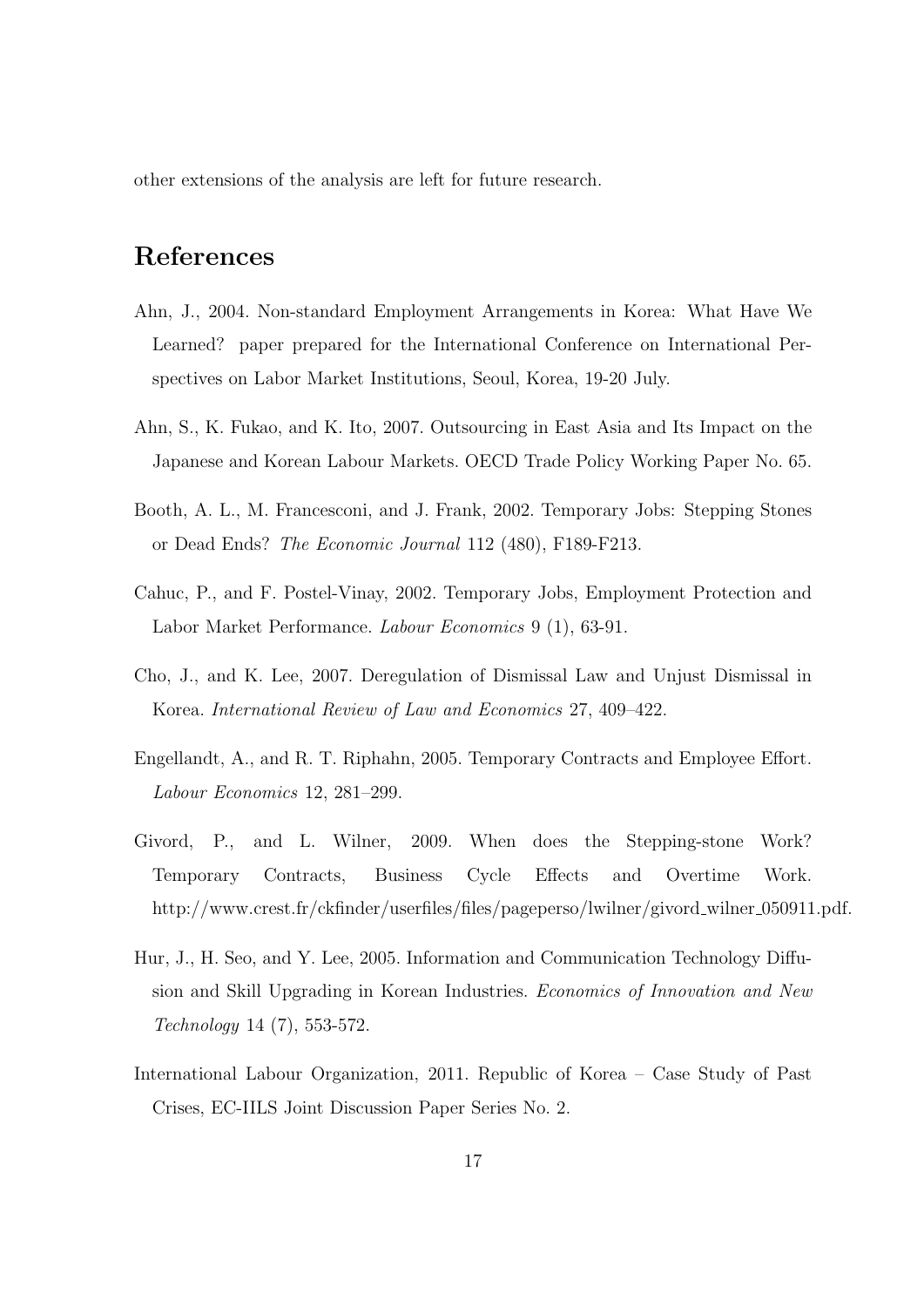- Jeong, J., and K. Choi, 2004. Analysis of Changes and Factors of Wage Gap by Education Level, Korea Labor Institute 2004-05 (in Korean).
- Kim, H., 2014. Temporary Employment and Earnings Inequality in South Korea, unpublished mimeo.
- Korea Labor Institute, 2008. Beyond Flexibility: Roadmaps for Korea Labor Policy, edited by Richard B. Freeman and Jaeho Keum, KLI.
- Lautsch, B. A. 2002. Uncovering and Explaining Variance in the Features and Outcomes of Contingent Work. *Industrial and Labor Relations Review* 56 (1), 23–43.
- Organisation for Economic Co-operation and Development (OECD), 2000. Employment Outlook (Paris).
- Skott, P., and F. Guy, 2007. A Model of Power-Biased Technological Change. *Economics Letters* 95 (1), 124-131.
- Skott, P., and F. Guy, 2013. Power, Luck and Ideology in a Model of Executive Pay. UMass Amherst Economics working paper 2013-01.
- Yoo, G., and C. Kang, 2012. The Effect of Protection of Temporary Workers on Employment Levels: Evidence from the 2007 Reform of South Korea. *Industrial and Labor Relations Review* 65 (3), 578-606.

### **Appendix A: Cost minimization**

The representative firm's minimization problem can be written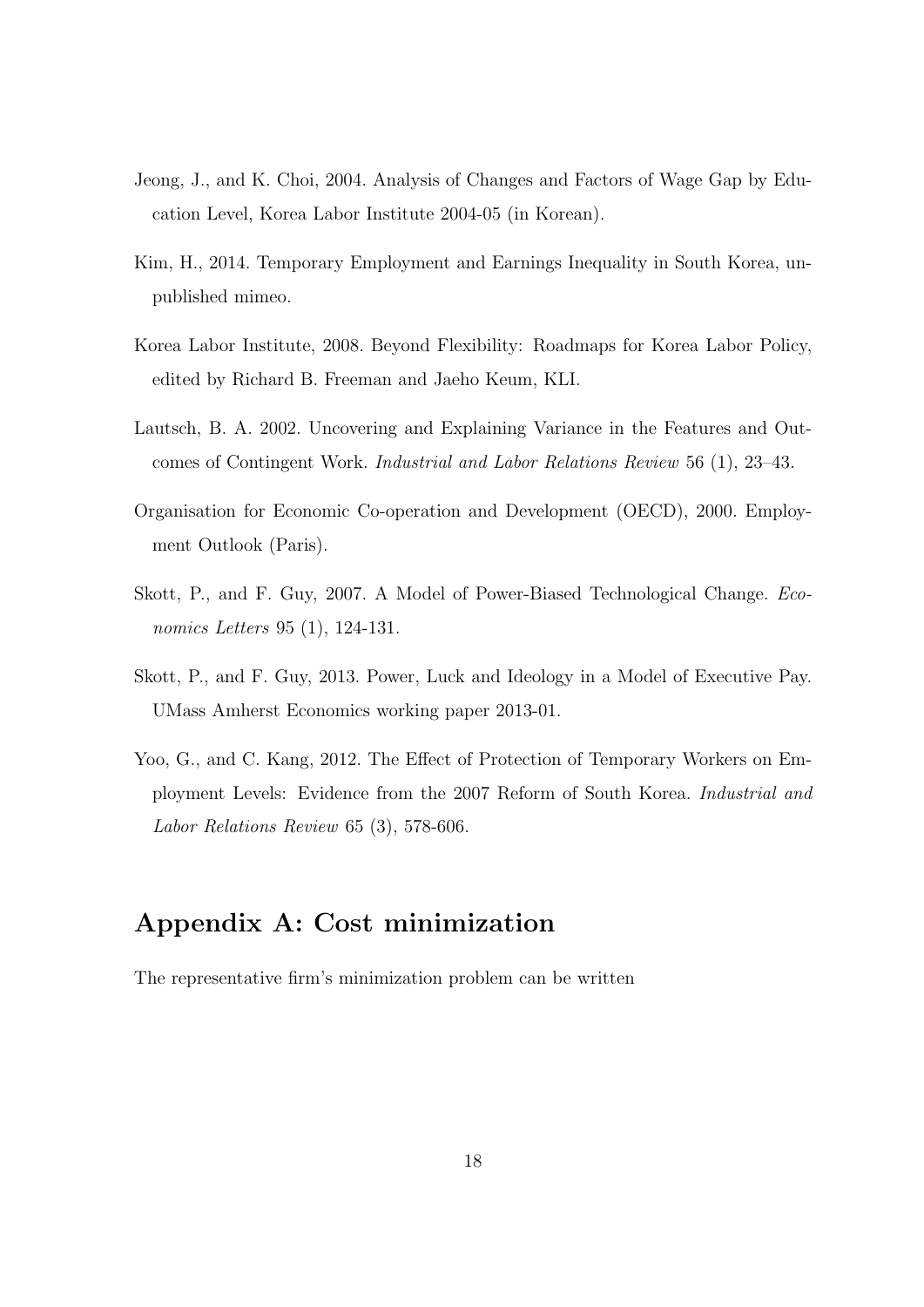$$
\min_{w_P, w_T, L_P, L_T, p} w_P L_P + w_T L_T \tag{A1}
$$

$$
s.t. \t e_P L_P + e_T L_T = 1 \t (A2)
$$

$$
e_P = \left[\frac{\mu}{\gamma + \mu}(w_P - (1 - \beta)\overline{u})\right]^{\frac{1}{\gamma}}
$$
(A3)

$$
e_T = \left[\frac{\beta \lambda s}{\gamma + \mu} (w_P - (1 - \beta)\overline{u})\right]^{\frac{1}{\gamma}}
$$
(A4)

$$
w_T = \beta s \frac{\lambda - p\gamma}{\gamma + \mu} [w_P - (1 - \beta)\overline{u}] + (1 - \beta)\overline{u}
$$
 (A5)

$$
pL_T = (1 - \alpha)L_P \tag{A6}
$$

$$
w_P \ge (1 - \beta)\bar{u} \tag{A7}
$$

Substituting  $(A2)-(A6)$  in  $(A1)$ , the problem can be re-written

$$
\min_{w_P} \frac{\bar{p}w_P + (1 - \bar{\alpha})\{\beta s \frac{\lambda - p\gamma}{\gamma + \mu}[w_P - (1 - \beta)\bar{u}]\} + (1 - \beta)\bar{u}}{\bar{p}[\frac{\mu}{\gamma + \mu}(w_P - (1 - \beta)\bar{u})]^{\frac{1}{\gamma}} + (1 - \bar{\alpha})[\frac{\beta\lambda s}{\gamma + \mu}(w_P - (1 - \beta)\bar{u})]^{\frac{1}{\gamma}}}
$$
(A8)

$$
s.t. \t w_P \ge (1 - \beta)\bar{u} \t (A9)
$$

This problem can be expressed more simply as

$$
\min_{x} \quad C[Ax^{1-\frac{1}{\gamma}} + Bx^{-\frac{1}{\gamma}}] \tag{A10}
$$

$$
s.t. \quad x \ge 0 \tag{A11}
$$

where

$$
A = \bar{p} + (1 - \alpha)\beta s \frac{\lambda - p\gamma}{\gamma + \mu}
$$
\n(A12)

$$
B = (1 - \bar{\alpha} + \bar{p})(1 - \beta)\bar{u}
$$
\n(A13)

$$
C = \left[\bar{p}\left(\frac{\mu}{\gamma + \mu}\right)^{1/\gamma} + (1 - \bar{\alpha})(\frac{\beta \lambda s}{\gamma + \mu})^{1/\gamma}\right]^{-1} \tag{A14}
$$

$$
x = w_P - (1 - \beta)\bar{u} \tag{A15}
$$

Assuming the inequality condition (A11) is met, the first-order condition becomes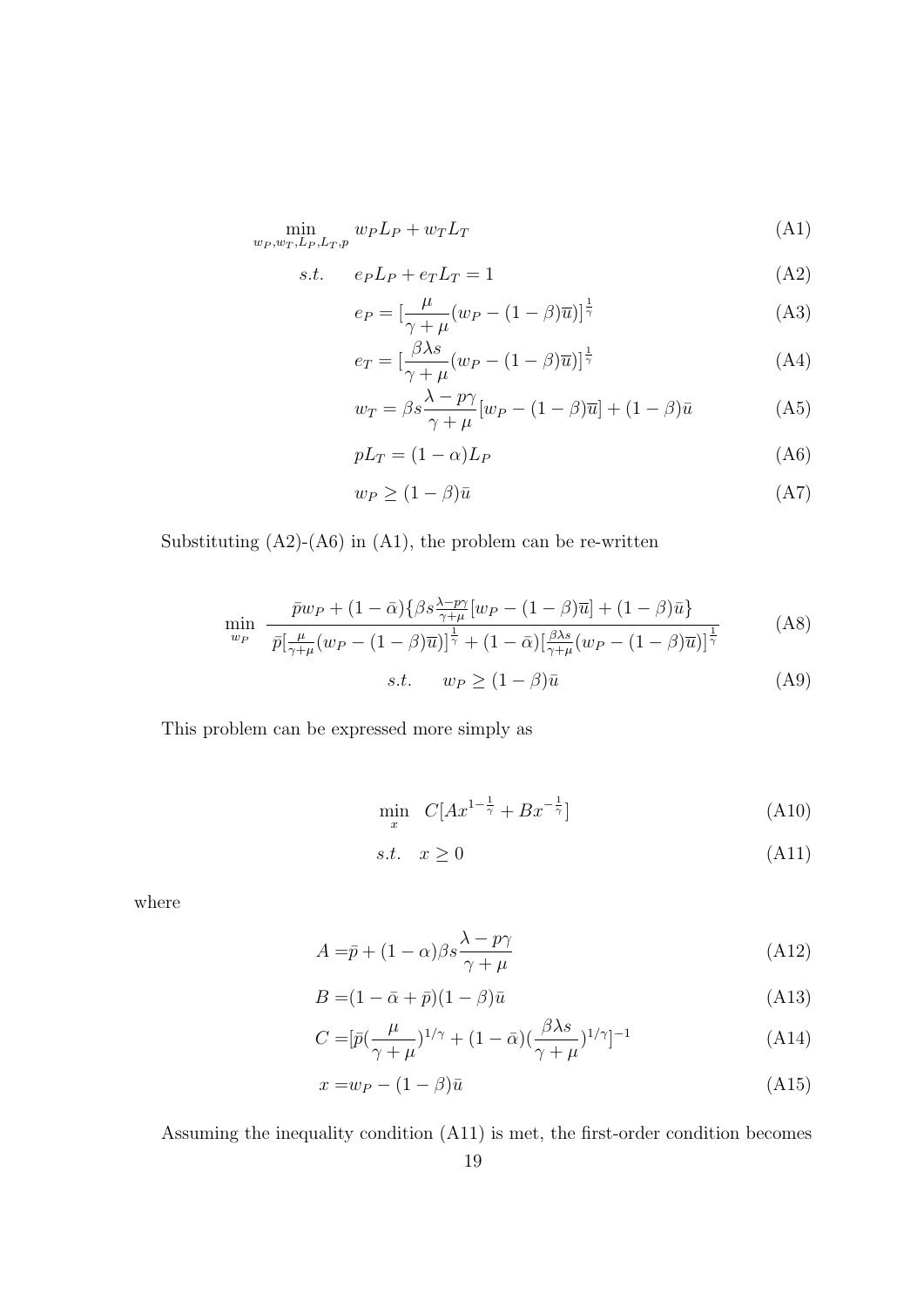$$
\frac{\gamma - 1}{\gamma} A x^{-\frac{1}{\gamma}} - \frac{1}{\gamma} B x^{-\frac{1}{\gamma} - 1} = 0
$$
\n(A16)

Hence,

$$
w_P - (1 - \beta)\bar{u} = x = \frac{1}{\gamma - 1}\frac{B}{A}
$$
\n(A17)

$$
= \frac{\gamma + \mu}{\gamma - 1} \frac{1 - \bar{\alpha} + \bar{p}}{\bar{p}(\gamma + \mu) + (1 - \alpha)\beta s(\lambda - \bar{p}\gamma)} (1 - \beta)\bar{u}
$$
 (A18)

and, using (A5),

$$
w_P = \left[\frac{\gamma + \mu}{\gamma - 1} \frac{1 - \bar{\alpha} + \bar{p}}{\bar{p}(\gamma + \mu) + (1 - \alpha)\beta s(\lambda - \bar{p}\gamma)} + 1\right](1 - \beta)\bar{u}
$$
(A19)

$$
w_T = \left[\beta s \frac{\lambda - p\gamma}{\gamma - 1} \frac{1 - \bar{\alpha} + \bar{p}}{\bar{p}(\gamma + \mu) + (1 - \alpha)\beta s(\lambda - \bar{p}\gamma)} + 1\right](1 - \beta)\bar{u}
$$
 (A20)

The model loses its efficiency-wage character if the participation constraint (A11) is binding; in this (uninteresting) case, the solutions simplify to

$$
w_P = w_T = (1 - \beta)\bar{u} \tag{A21}
$$

## **Appendix B: Wage effects of Korean reforms**

The calendar length of the unit period is taken to be 2 years in the baseline simulation; this unit period fits evidence for the average duration of temporary workers' attachment to the same firm. With this unit period, a standard value for the discount factor is  $\beta = 0.9$ . Our choices of  $\bar{\alpha} = 0.774$  and  $\bar{p} = 0.4$  are based on evidence from the panel data in the EAPS supplement for 2003-07; the data show an annual continuation rate for permanent workers of about 0*.*88 and an annual promotion rate for temporary workers of about 0.226. The values of  $\bar{\alpha}$  and  $\beta$  can be used to calculate both the expected duration and the discounted expected duration of a permanent job: the expected duration is given by  $1/(1 - \bar{\alpha}) = 4.43$  periods or 8.86 years; the discounted expected duration is  $\bar{s} = 3.321$ . The implied steady-state value of the share of temporary workers in total employment is 0*.*36.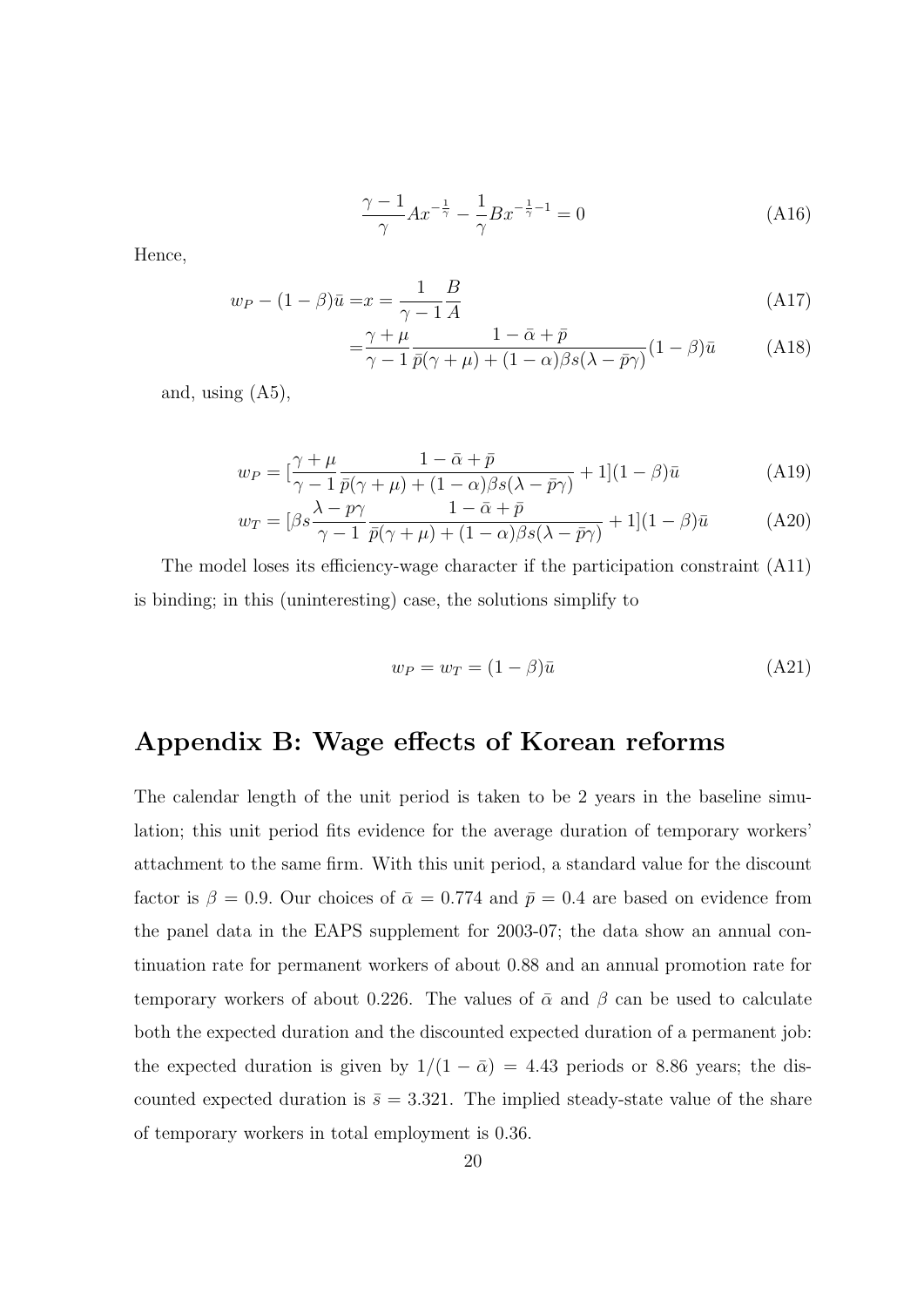The remaining parameters in Table B1  $(\gamma, \mu, \lambda, \bar{u})$  are hard to pin down empirically. The chosen value of  $\lambda$  ( $\lambda = 1.2$ ) implies that an individual temporary worker who raises effort (=productivity) by 10% increases her chances of promotion from 0*.*226 to 0*.*34; an individual permanent worker who raises effort (=productivity) by 10% reduces her per-period risk of separation from 0*.*226 to 0*.*1. These sensitivities seem plausible but we have no real evidence and have not yet carried out a more detailed sensitivity analysis to check the robustness of our results to variations in these assumptions. The values of  $\gamma$  and  $\bar{u}$  were chosen to get a positive relation between  $w_T$  and  $\bar{u}$  (which requires  $1 - \beta(1 - \bar{p} + \frac{\lambda}{\gamma})$  $\frac{\lambda}{\gamma}$  > 0) and to achieve an empirically plausible value of the relative wage.

In the baseline scenario the optimal effort levels for each type of contracts are  $e_P = 1.450$  for permanent workers and  $e_T = 1.764$  for temporary workers. The precise values of the effort levels have no significance, but the result fits qualitative evidence which suggests that  $e_T$  tends to be greater than  $e_P$ . Another way to look at the differences in effort comes from noting that for a temporary worker who provides the optimal effort level for permanent employees (1*.*450), the probability of promotion would be 19%, rather than 22%. The wage rates are calculated using (23) and (24). The results –  $w_T = 9.748$  and  $w_P = 17.375$  – imply that temporary workers obtain 56*.*1% of permanent workers' wages.

The baseline simulation is in the first column of Table B1; the results of the 1998 reforms are displayed in the second column. The 1998 scenario assumes a decrease in annual continuation rate of permanent workers by 0.06 and an increase in  $\mu$  by 0.5.<sup>[9](#page-22-0)</sup> These changes produce a rise in  $w_P$  and  $e_P$ ; the rise in  $\mu$  makes permanent workers' effort more sensitive to changes in the wage, thus giving firms an incentive to raise *w<sup>P</sup> .* Temporary workers' effort goes down (because *V<sup>P</sup>* and the value of promotion drop) but their wage is unchanged (because the two effects of *V<sup>P</sup>* on *w<sup>T</sup>* offset each other in the baseline case with  $\lambda - \gamma \bar{p} = 0$ ). As a result, the distribution of income worsens –

<span id="page-22-0"></span> $9$ The new continuation rate gives an expected average job duration of 5.1; the observed average duration of permanent jobs in Korea was about 6*.*2 years in the very early 2000s.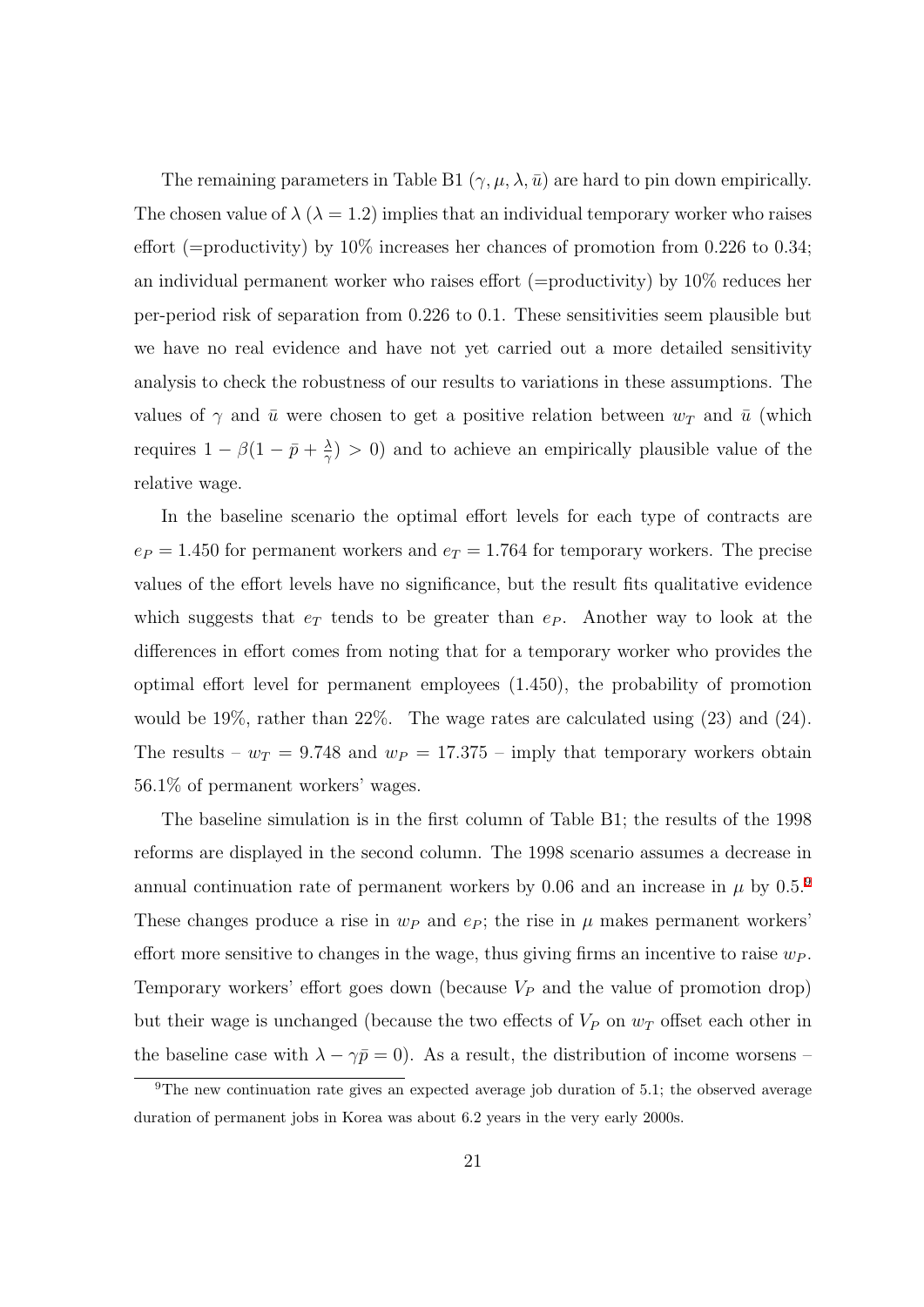|                      | base   | 1998 reforms |
|----------------------|--------|--------------|
| $\beta$              | 0.903  | 0.903        |
| $\bar{\alpha}$       | 0.774  | 0.672        |
| $\gamma$             | 3.000  | 3.000        |
| $\mu$                | 2.000  | 2.500        |
| $\lambda$            | 1.200  | 1.200        |
| $\overline{u}$       | 100.0  | 100.0        |
| $\bar{p}$            | 0.400  | 0.400        |
| $\overline{s}$       | 3.321  | 2.874        |
| $e_P$                | 1.450  | 1.591        |
| $e_T$                | 1.764  | 1.644        |
| $w_T$                | 9.748  | 9.748        |
| $w_P$                | 17.375 | 18.618       |
| $w_T/w_P$            | 0.561  | 0.524        |
| $L_T/(L_T+L_P)$      | 0.361  | 0.450        |
| Variance of log wage | 0.077  | 0.104        |

Table B1: Numerical exercises